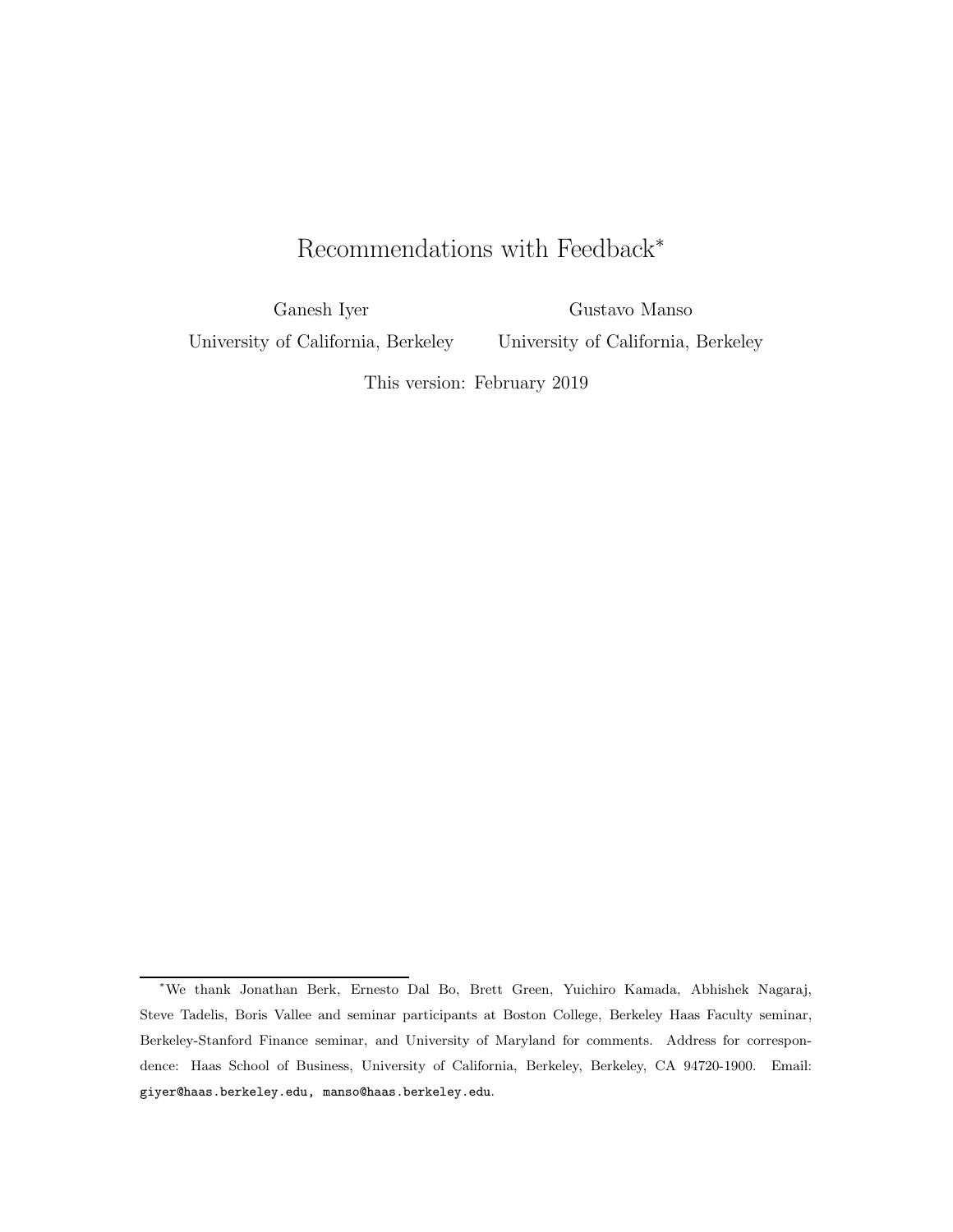## Recommendations with Feedback

### ABSTRACT

We investigate the strategic role of a recommender who cares about accuracy and whose recommendations influence product quality. In the presence of such feedback effects, recommendations have a self-fulling property: the recommendation agent can select any firm which will end up being the firm with the best quality. Recommendations can lead to significant inefficiencies which include: i) a lack of incentive to acquire valuable information, ii) a status quo bias, and iii) the avoidance of risky innovations. Direct monetary payments from firms may work in mitigating these inefficiencies, while competition between recommenders and monetary transfers from consumers are ineffective.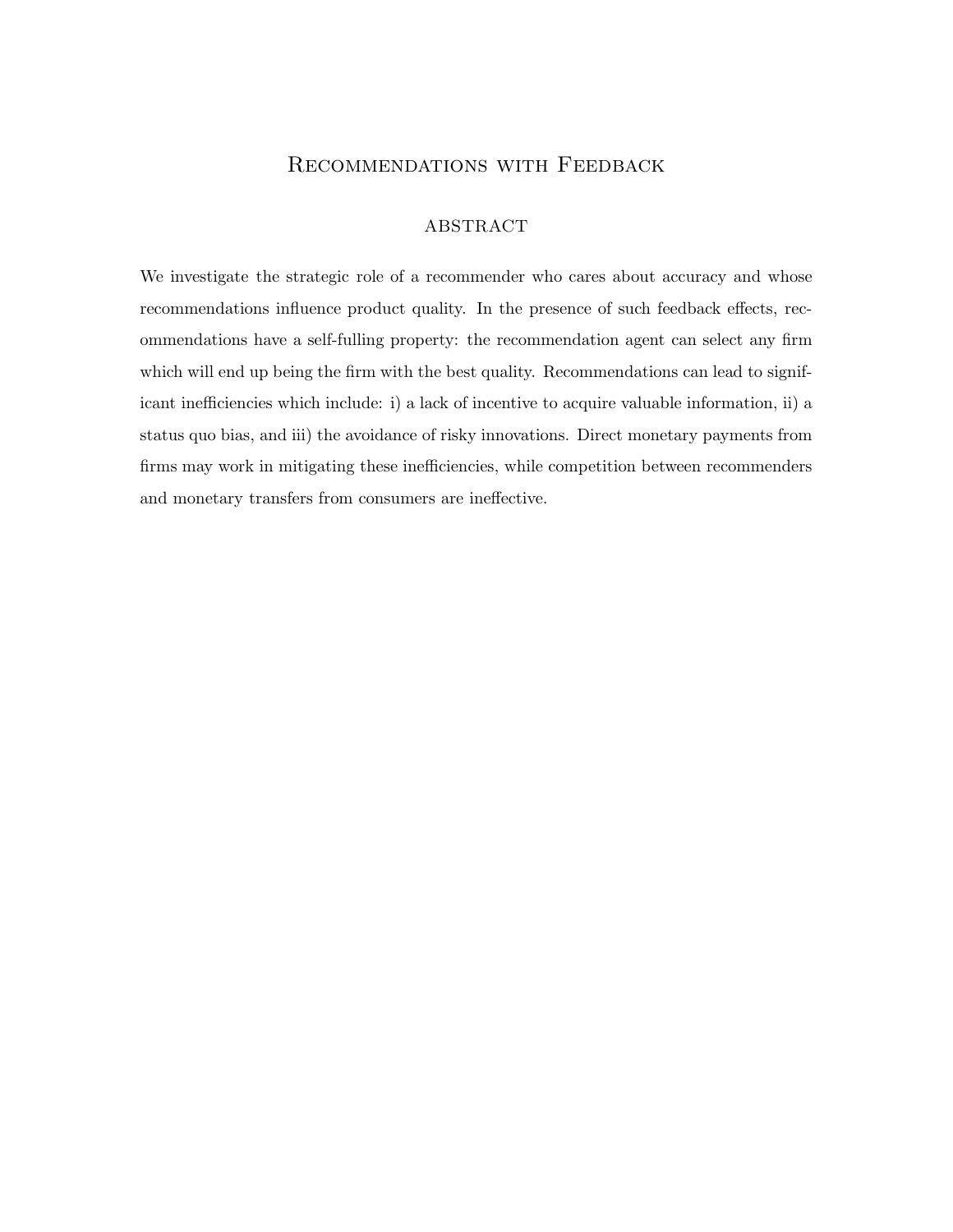## I Introduction

In a broad range of markets there is uncertainty about which firm will succeed in innovation and will end up having the highest quality product. But whether a firm can successfully offer the best product may in turn depend upon whether a significant number of buyers somehow decide to take a chance on its product being successful. If many buyers were to indeed buy the product under the expectation that it will be successful, then the firm will have the resources to develop a successful high quality product. Yet unless buyers are convinced that the product will be successful, they have no reason to adopt the product, suggesting a coordination problem. In this paper we study the strategic role of recommendation agents or opinion leaders in resolving these types of coordination problems.

An important aspect of the success of recommendation agents as coordination devices is the existence of feedback mechanisms. For example, annual business school rankings by *Businessweek*, the *Economist*, and the *Financial Times* affect a school's ability to attract high quality applicants and to charge full tuition. Many deans, however, also recognize some other equally important benefits of rankings. Namely, better rankings may induce status conscious donors to contribute, help to attract better quality faculty, or attract higher paying recruiters.<sup>1</sup> These benefits can act as "feedback" mechanisms: Greater donations or better faculty talent can endogenously increase the actual quality of the school making it consistent with the expectations of applicants (consumers) who were swayed by the rankings in the first place. In this manner recommendations by influential agents can become selffulfilling prophecies.

The phenomenon described above has substantial economic significance. There are many other important examples in which recommendations help resolve coordination problems between firms and consumers through the presence of a feedback channel:

• In the wine industry Robert Parker is one of the most widely known and influential

<sup>&</sup>lt;sup>1</sup>See Gellman, "Do Business School Rankings Matter?" The Wall Street Journal, 03/04/2015. Further, in a study based on the US News and World Report law school rankings Espeland and Sauder (2007) find that rankings impact schools through their effects not only on prospective students, but also on other audiences such as trustees, board of visitors, and alumni. In addition, rankings also affect the amount of funding a school can secure from the larger university budget.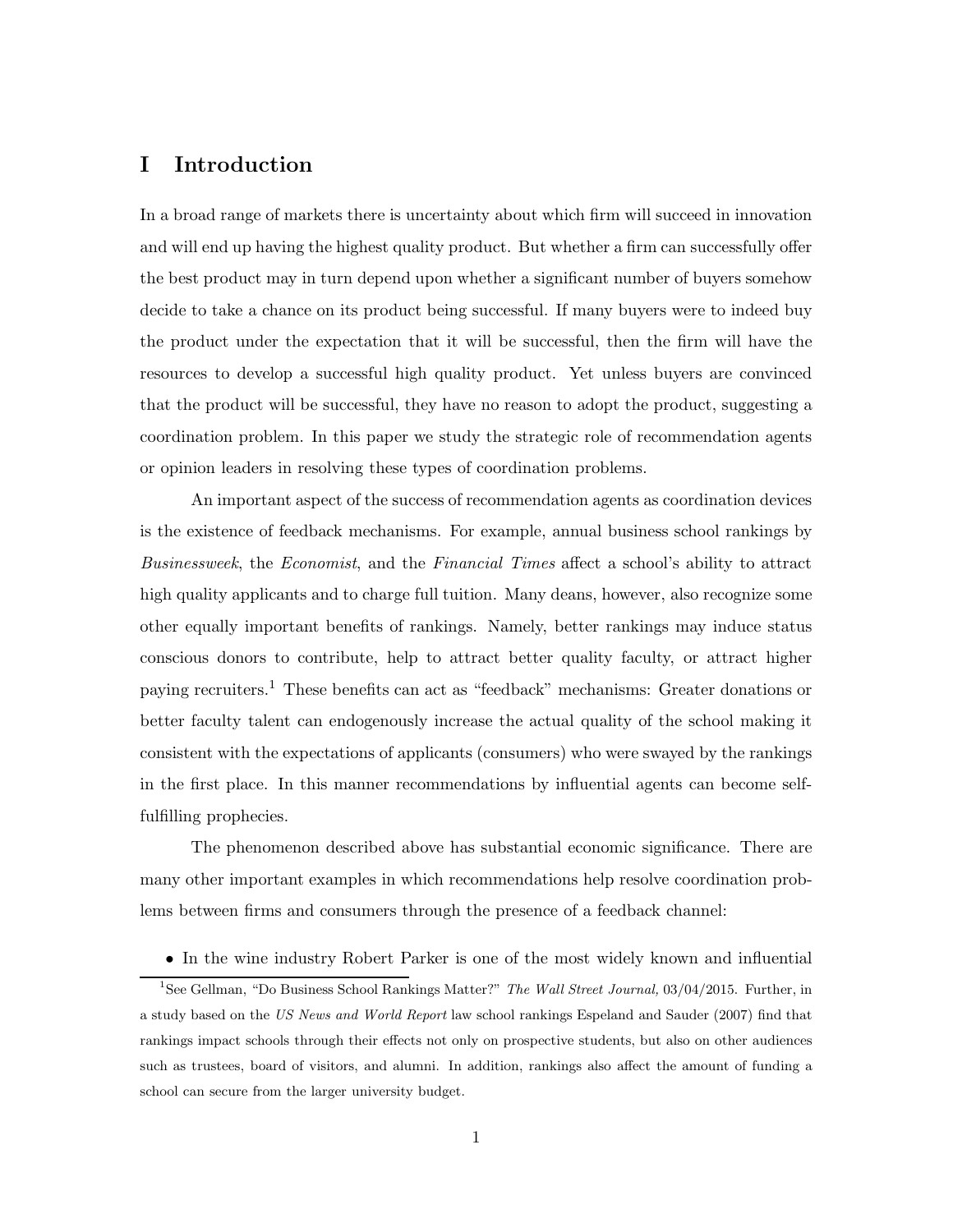critic. His 100 point rating system in the *The Wine Advocate* has become influential in American wine buying and is particularly vital for the success of newly released Bourdeaux wines. No merchant or wine investor dared ignore him. His positive call on the 1982 Bourdeax vintage was crucial for its success and his 100 point rating of Chateau Haut-Brion 1989 means that it commands a significant premium on other Haut-Brion vintages. Importantly, it also means more trade investments and prominent retail stocking leading more consumers to buy (see, Livsey, "Wine expert Robert Parker leaves a pointed legacy," *The Financial Times,* 12/16/2016).<sup>2</sup>

- In fashion industry new fashion trends are influenced by key opinion leaders and critics. Recommendations of powerful opinion leaders like Anna Wintour of Vogue magazine or Glenda Bailey of Harper's Bazaar have crucial influence on whether consumers adopt new designs. But such recommendations are also critical because they can convince major retailers to invest in and promote the new design.
- Some art critics influence the reputation of artists as well as the price of their work. For example, according to art historian Kenneth Clark: "In so far as taste can be changed by one man, it was changed by Roger Fry."<sup>3</sup> An English painter and art critic, Roger Fry wrote extremely influential art reviews, capable of making or breaking reputations.
- For technology startups the backing from well known VC firms such Kleiner Perkins or Andreessen Horowitz, not only implies early stage investments, but also influential endorsements affecting their ultimate success. Such endorsements can help not only to attract consumers, but also high quality employees, suppliers, and developers, thereby increasing the likelihood that the product will be successful and will beat out competition:

At the core of these examples is the idea that consumers are uncertain about which <sup>2</sup>The critic's influence on the retail trade is summarized by Max Lalondrelle, fine wine buying director

for the London vintner Berry Bros and Rudd: Nobody sells wine like Robert Parker. If he turns around and says 2012 is the worst vintage I have tasted, nobody will buy it, but if he says its the best, everybody will.

<sup>(</sup>see Edgecliffe-Johnson, "Robert Parker American Bacchus," The Financial Times, 12/14/2012).

<sup>&</sup>lt;sup>3</sup>Ian Chilvers. "Fry, Roger." The Concise Oxford Dictionary of Art and Artists. 2003.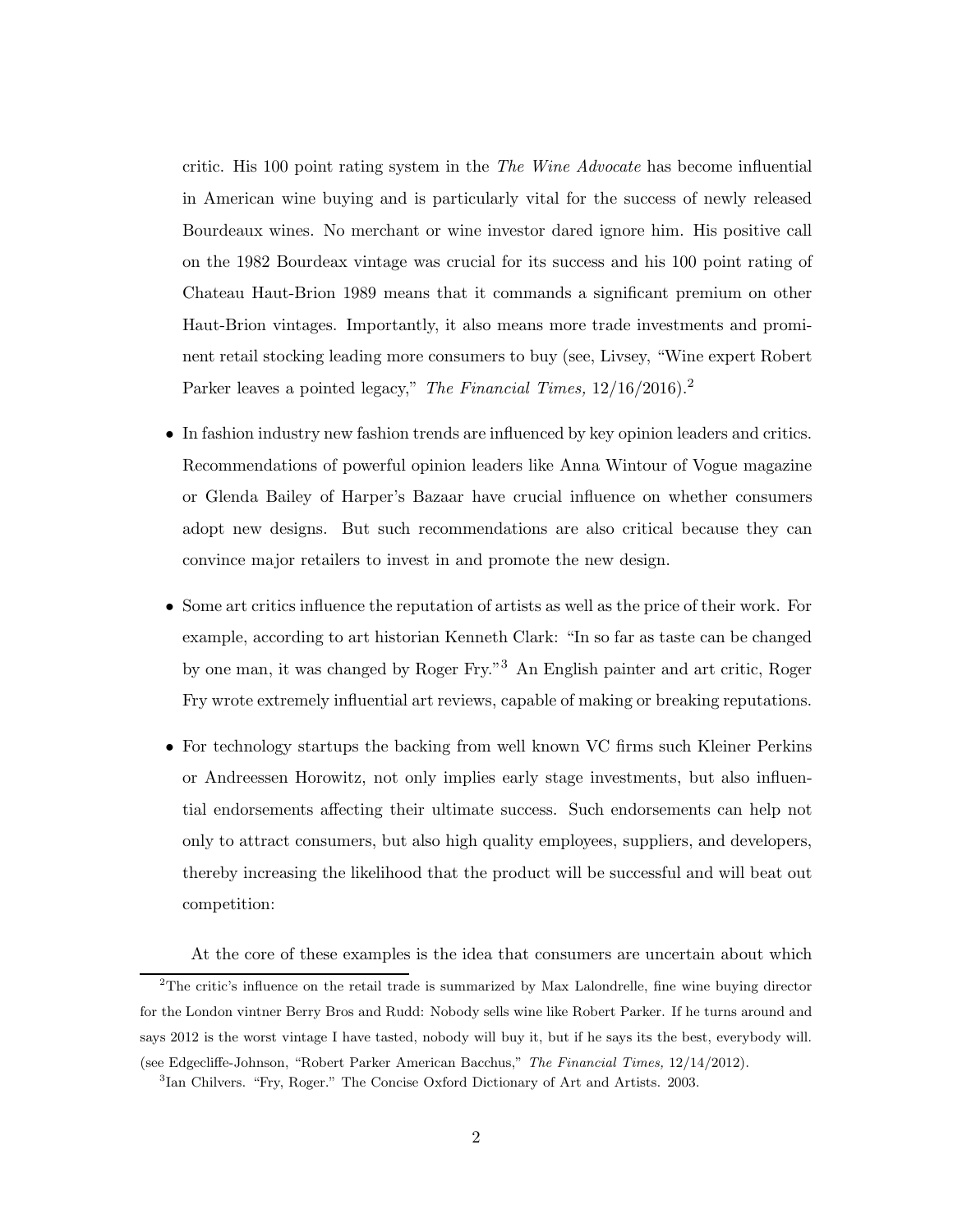product will succeed and end up being the best one. Influential recommenders may then have a coordination role by convincing consumers to adopt a product. And central to the coordination role is the existence of feedback effects: A higher *Business Week* ranking helps a school to attract more donations, or the backing from an influential VC can help a technology startup to hire high quality talent. One goal of this paper is to demonstrate the manner in which these feedback effects make the recommendations come true thereby acting as self-fulfilling prophecies. Such feedback effects enable recommendations to have influence even if the recommender were to only have imperfect knowledge about the qualities of the different products in the market.

Specifically, we look at a game with the following characteristics: i) The market consists of N firms each of which may potentially be able to improve quality and produce the best product, ii)  $N - M$  firms have obsolete products (which do not match consumer tastes) and only the recommender knows the identity of those firms, iii) Firms compete in quality and prices to win consumers who are uncertain about the firm types, but can listen to a recommendation agent about which firm might be able to produce the best product, iv) the ultimate quality of a firm's product depends upon the number of consumers that are expected to buy the product, v) the recommendation agent's objective is to be accurate which means that the recommended product ends up with the highest quality.

When quality improvement and obsolescence are relevant, the equilibria of the game involve the recommendation agent selecting any one of the M viable firms, all consumers following this recommendation, and only the recommended firm successfully improving quality so that the market indeed observes this firm to be of the best quality. If the recommended firm were to expect that the recommendation would lead all consumers to buy its product, then it will have the resources to invest in developing the highest quality product, i.e., the feedback effect. And consumers who ignore the recommendation will risk ending up with a low quality or obsolescent firm. Recommendations are thus self-fulfilling.

Several implications arise from the basic insight of recommendations as coordination mechanisms with feedback effects. Such recommendations can confer some monopoly power to firms even in markets where consumers preferences are ex-ante fully homogeneous. The recommended firm has monopoly power in the sense that it can charge a price premium and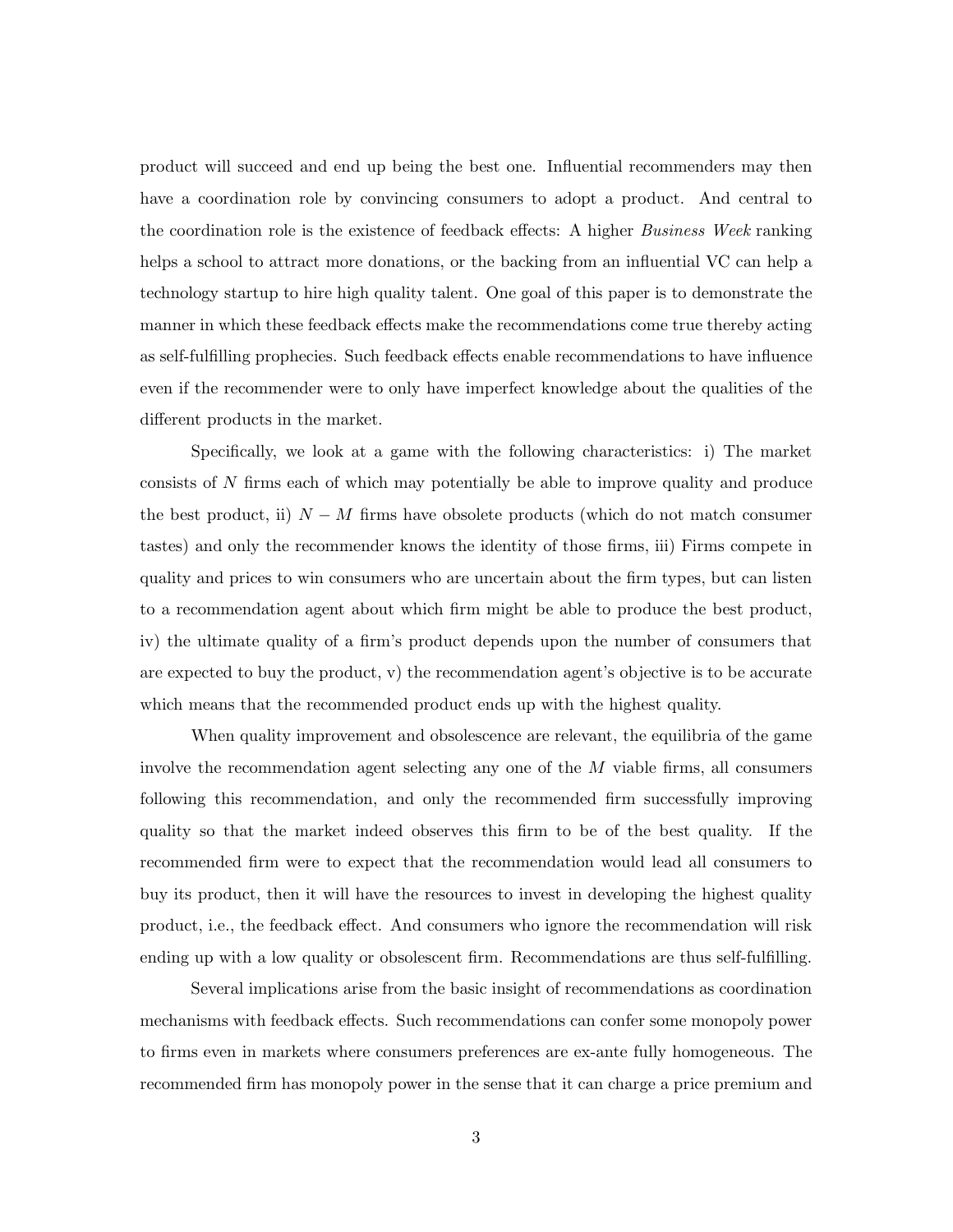get the full market demand despite the fact that all the other firms price at marginal costs. Recommendations generate monopoly power even if the recommender has little information about the firms and even if she does not recommend the firm with the highest potential quality.

Moreover, the recommender does not have any incentives to acquire information about potential innovations even when the acquisition costs are small. The recommender can be correct by simply facilitating coordination among consumers around her recommendation, while consumers know that in equilibrium they are purchasing the best product in the market. The resulting equilibrium is thus inefficient since information acquisition is neglected and consumers coordinate around an uninformative recommendation which comes true.

We analyze the problem of a recommender who has to choose between bandwidth (the ability to reach a larger audience) and precise information about firm types. We show that the recommender favors bandwidth over information since with feedback effects greater bandwidth is enough to guarantee that the recommender is accurate, while information precision is not. An associated implication pertains to the case in which the recommender does not know for sure and has an informative but imperfect signal about whether the firm that she recommends is among the firms that can improve and have the best potential quality. Our analysis shows that no matter how precise the signal is, the recommender will ignore her information and instead make a safe recommendation of the firm which has the highest observed quality, rather than the firm which her signal indicates will be able to improve and produce the best quality. Thus even a tiny amount of recommender uncertainty can lead to valuable information being ignored. This result highlights a rational basis for the existence of status quo biases in the development of new products.

In the basic model, the recommender is indifferent between the M equilibria. Another source of status quo bias may arise simply from the lower costs involved in researching and writing a report for the product with higher observed quality, perhaps because more attention has been placed on the product before. Any small cost is enough to break the recommender indifference. Taken as a whole, these results highlight how recommendations with feedback effects lead to inefficient information acquisition and transmission thereby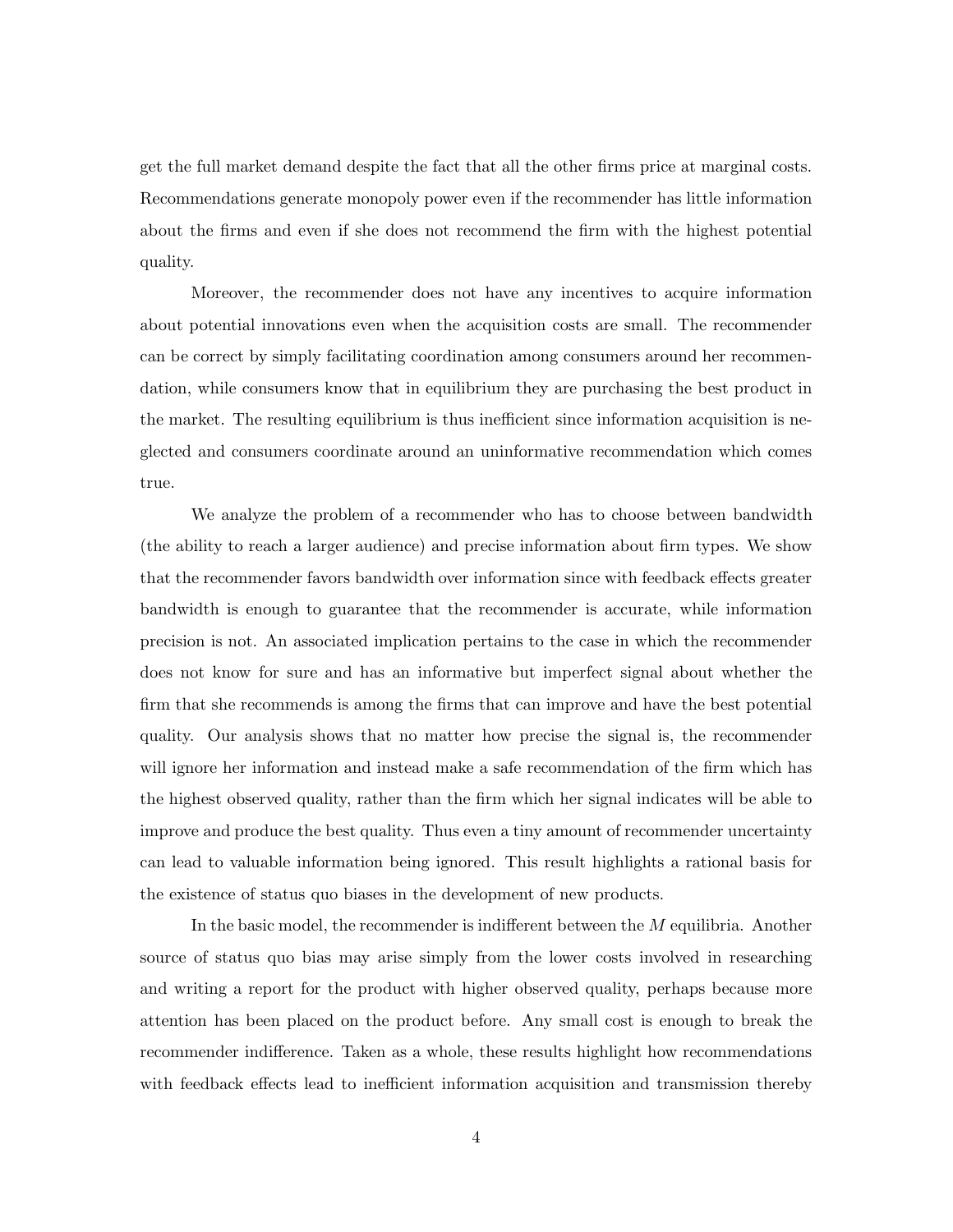suppressing successful innovation in many markets.

We also show that the recommender avoids risky innovation products which have a chance of failure even if all consumers were to coordinate around them. Because the recommender cares about accuracy, she will not recommend such products even if the chance of success and quality improvement are arbitrarily high. This incentive for the recommender to play it safe therefore creates substantial inefficiencies in the amount of innovation that is generated, as firms in turn will have the incentive to avoid engaging in innovative strategies if they are associated with even a small amount of risk.

Next we analyze the role of consumer information and heterogeneity on market outcomes. Consider consumer heterogeneity in quality valuations which results in differentiated competition between firms. The recommender can still induce a full coordination equilibrium with all consumers buying the recommended product as long as the spread in the valuations (or the proportion of high valuation consumers) is not too high. Thus recommendations can lead to higher quality innovations being produced in more homogeneous markets.

Finally, we study competition between recommenders. First, we argue that the recommendation market has the characteristics akin to a natural monopoly by showing that it is difficult for even a perfectly informed entrant with lower bandwidth to compete with an uninformed incumbent as the difference in bandwidth between the two makes the incumbent always accurate. Second, we show that even when the market is split between two symmetric recommenders, inefficiencies persist or are even amplified.

Note that the recommendation equilibria in our model are fragile and any firm in the market can be recommended and become successful. What contributes to this fragility? First it is the fact that the quality improvements are assumed to be substantial enough such that any selected firm has the potential to become the best firm as long as the whole market coordinates on it. Second, and perhaps more interesting is the role of the recommender's payoffs being driven solely by the reputation for accuracy. If the recommender cares not only for accuracy, but also for direct monetary payoffs from the recommendation, then this can provide incentives for coordination around a specific (and potentially the most efficient) firm. For example, perhaps contrary to the commonly held view, if firms have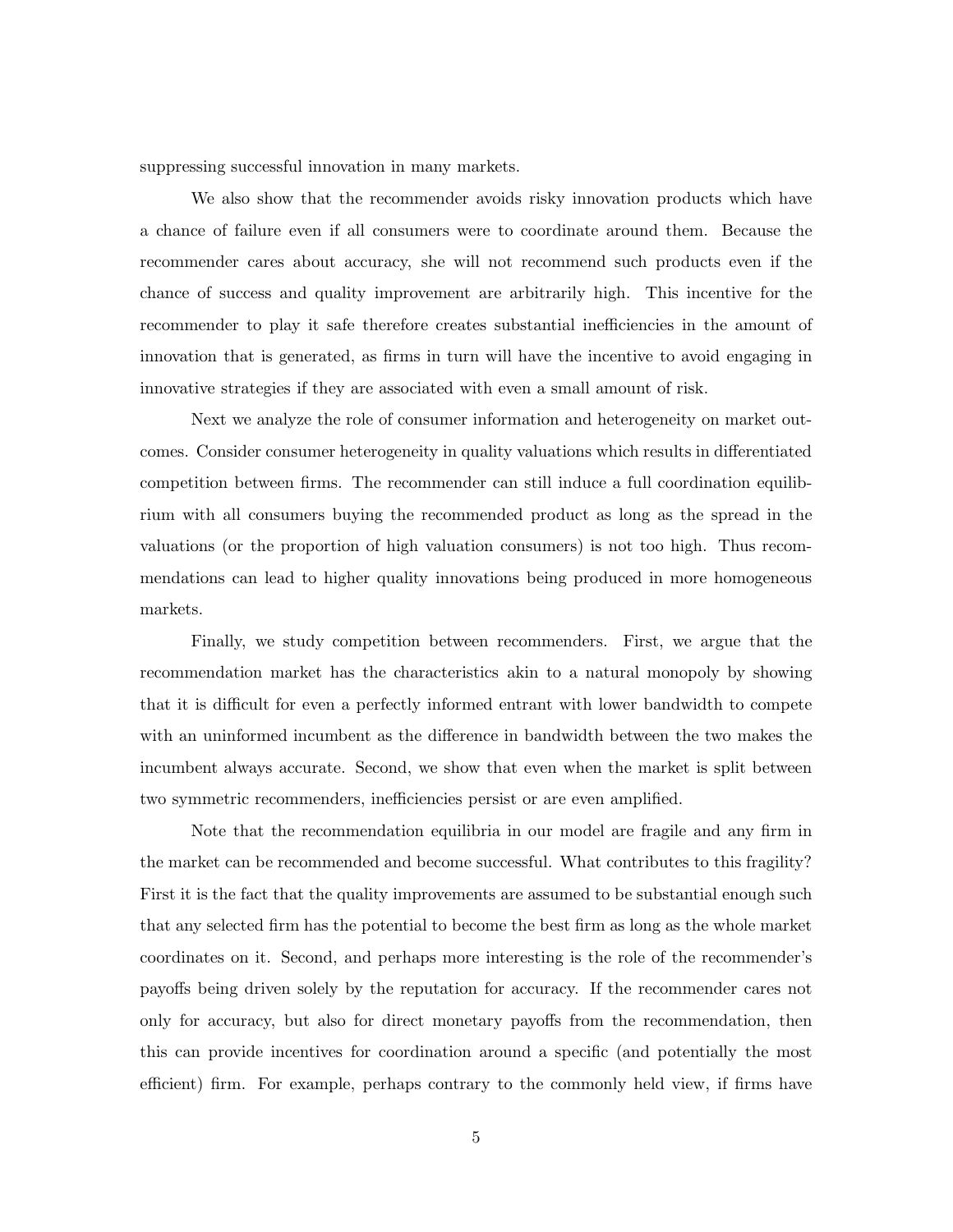private information about their quality improvement abilities and are able to pay for the recommendation, it is possible that only the most efficient firm will be selected and will end up producing the highest quality. Furthermore, direct payments from the firms may also counter the information acquisition and the risk taking inefficiencies that are associated with recommendations with feedback.

It is important to note that the information acquisition and risk taking inefficiencies created by the recommender exist *precisely* because the recommender has reputational concerns for accuracy. It is because the recommender wants to be correct that she does not take risks or acquire additional information. This suggests that the reputation for accuracy has perverse consequences for recommendations with feedback leading to the suppression of quality improving innovations and welfare loss.

## II Related Research

At the broad level this paper is related to literature following Crawford and Sobel (1982) on strategic communication in advice games between an advisor (recommender) who seek to influence receivers who are decision makers when the advisors preferences are inherently different from those of the decision makers. Sobel (1985) introduces reputation effects to advice games. The decision maker is uncertain about the recommender's preferences, so that the recommender's past reports determine his credibility. Our paper is related to the literature where the advisor cares about his reputation for accuracy. Ottaviani & Sorenson (2006) analyze the reporting of private information by an expert with reputational concerns for being perceived as having accurate information and investigate the nature of the information loss. While the recommender in our paper is concerned about accuracy, the communication is aimed at coordinating the market because this helps to build the best quality and to make the recommendation come true.

Another strand in the advice literature concerns reputation for being honest: Morris (2001) shows how such reputational concerns can generate perverse incentives for a good advisor who is honest and who wishes to separate from a bad advisor. If a bad advisor is biased towards a certain message, then a good advisor may avoid sending that message even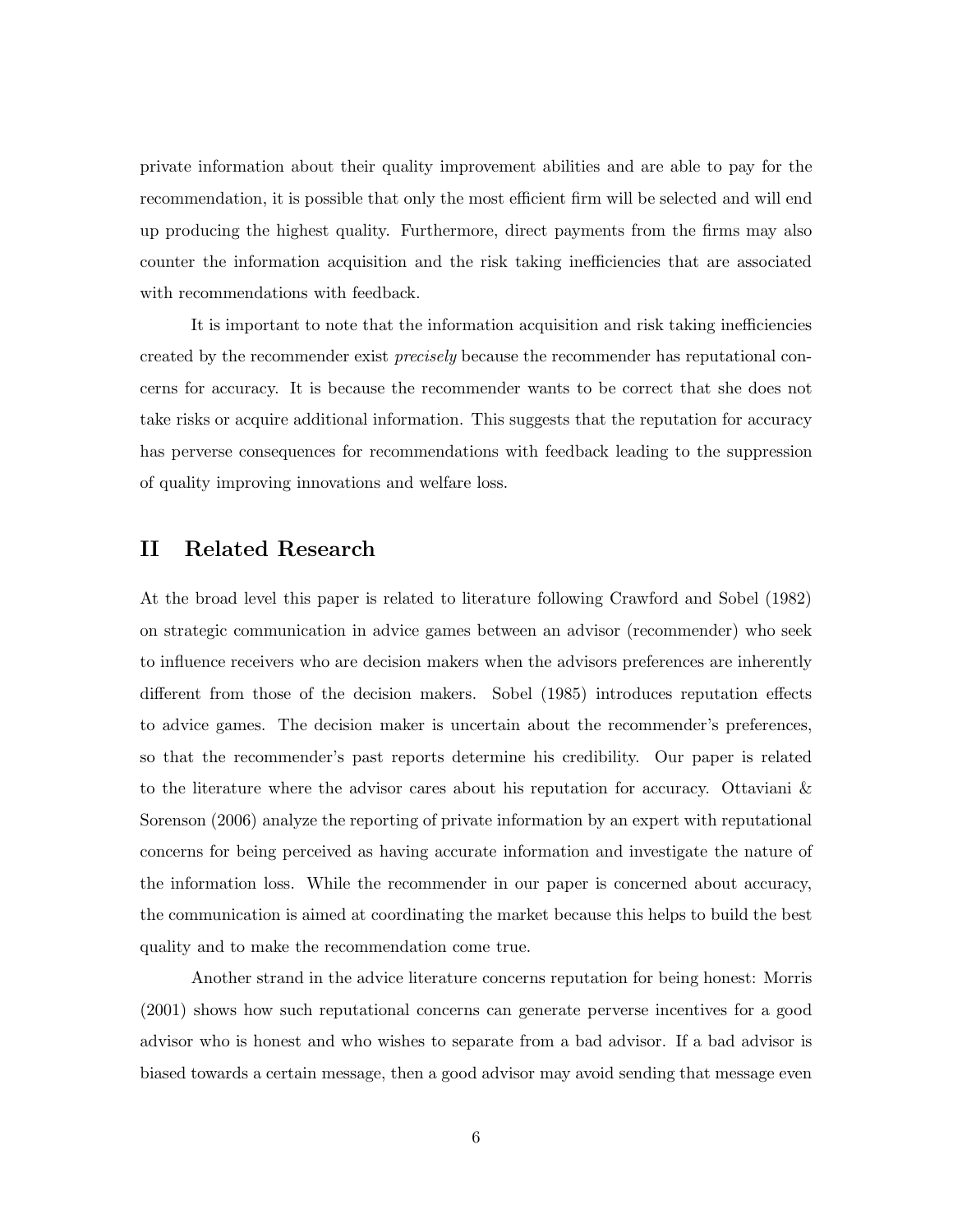when it is accurate, to avoid damaging his reputation.<sup>4</sup> Thus in this literature the advisor may well send an inaccurate message which strengthens his reputation for incorruptibility, whereas in our model the recommender wants to be accurate and any inefficiency in who is recommended arises precisely from the recommender's message being correct in equilibrium.

The Bayesian persuasion literature originating in Kamenica and Gentzkow (2011) studies the general problem of how a sender can persuade and influence the actions of a rational decision maker by controlling the informational environment even when the sender cannot distort any information that is conveyed. By choosing the signal structure optimally the sender can rationally influence the decision maker's beliefs and induce her preferred action with greater probability while at the same time balancing this with the adverse belief which leaves the decision maker's action unchanged. In this paper the mechanism that makes the recommender's message influential is the coordination of consumer decisions around the selected firm, because in equilibrium due to feedback effects the recommended firm is indeed the best for consumers.

The literature on coordination games (Cooper and John 1988) highlights the role of strategic complementaries in the agents' payoff functions (in the sense of Bulow et. al 1985) as a basis for coordination problems. The feedback effects discussed in our paper allows recommendations to serve a coordination role around any of the sellers. Indeed even if the (multiple) equilibria in our model can be Pareto ranked, the recommender can recommend any firm and still be correct. This fragility due to which any firm can be selected and be ultimately successful underlies several of the information acquisition and risk taking inefficiencies that we highlight in the paper.

Another rationale for information loss comes from the herding and information cascades literature. An important account of herding in investment is by Scharfstein and Stein (1990) who show that managers who care about accuracy can display herd behavior, if after their investment decision the market updates its beliefs based on the success of the

<sup>&</sup>lt;sup>4</sup>In a related vein, Durbin and Iyer (2009) show that the presence of third-parties can endogenously create conflicts of interests leading to perverse reputational incentives for the recommender and the loss of information transmission. Morgan and Stocken (2003) show how stock analysts who have incentives that are aligned with the investor communicate unfavorable and not favorable information.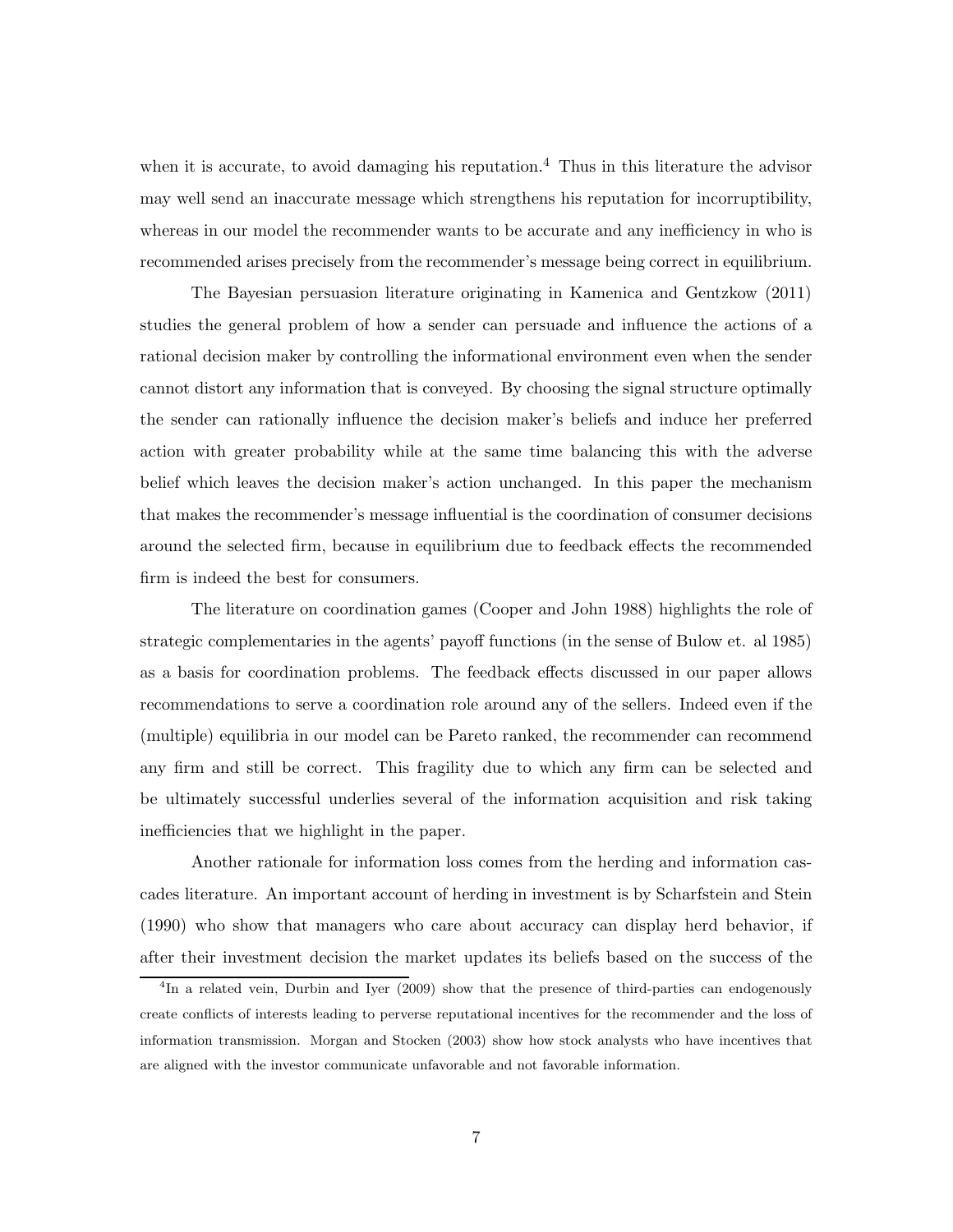investment and also whether the manager's behavior was similar to other managers. The other influential account of information loss comes from the herding and information cascades literature (Banerjee 1992 and Bikhchandani et. al 1992) where agents who observe the actions of others who decided before them, choose to follow while ignoring valuable private information. In our model the recommender's action provides a coordination device which simultaneously gets consumers to herd on one of the firms and the firm to successfully produce the best quality. Further, in contrast to these papers, we study the incentives for the recommender to acquire information and take risks.

The mechanisms for feedback in our model such as R&D investments by firms or the ability to hire better employees generate what in the reduced form is analogous to network externalities as in Katz and Shapiro (1985). The quality improvement that a firm can produce depends upon the number of consumers who are expected to coordinate on the firm even as the consumers willingness to buy the firm's product depends on the quality that will be produced. This paper highlights the role of strategic recommendations with feedback in endogenously generating coordination and network externality like effects that is missing in the literature. Two contributions emerge from this coordination game: First, recommendations with feedback provide a micro foundation for network like effects to endogenously emerge in equilibrium. Second, we are able to identify important and persistent inefficiencies arising from the presence of the recommender which lead to the loss of valuable information and inefficient quality innovation.

Manso (2013) examines feedback effects in the context of credit ratings: A credit rating affects the interest rate, which affects the default decision of the issuer, which in turn influences the rating.<sup>5</sup> As in this paper, the recommender (credit rating agency) cares about accuracy, while her recommendation (rating) itself can affect the quality of the recommended product. However, we go beyond here by explicitly modeling the coordination problem and investigating how the resulting feedback effects influence the product market competition and the recommenders' incentives. This allows us to investigate the different types of inefficiencies created by the recommender.

<sup>&</sup>lt;sup>5</sup>For other models of credit ratings with feedback effects, see Boot, Milbourn, Schmeits (2006) and Goldstein and Huang (2019).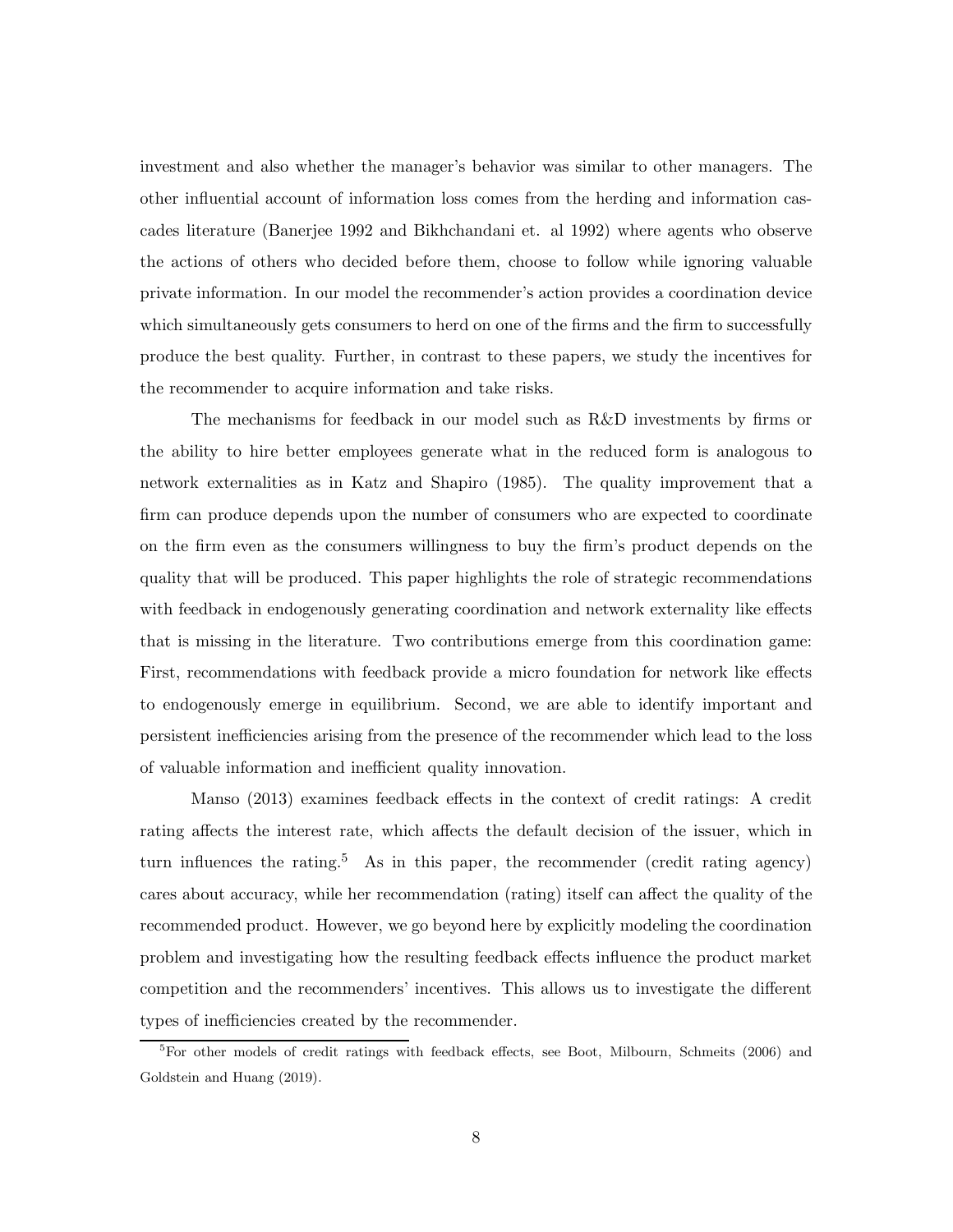## III The Model

Consider a market with N firms each of which can potentially develop a product and compete for a unit mass of consumers. Each consumer has unit demand and values products based on their quality. Each firm has a publicly observable initial quality and firm i's initial quality is denoted by  $a_i > 0$ . Each firm i can also potentially develop and improve its quality by  $\tilde{b}_i x$ , where  $\tilde{b}_i$  is the firm's ability to improve and x is the fraction of the consumer market that will buy the firm's product. The firms'  $\tilde{b}_i$ 's are independently distributed random variables with support  $[\underline{b}_i, b_i]$  where  $\underline{b}_i > 0$ .

Once the product is developed all firms have constant marginal costs of producing the product which is normalized to zero. The initial quality  $a_i$  can be interpreted as all the existing quality information of Firm  $i$  which is publicly observable and known to the market. Note that the firm's quality improvement  $\tilde{b}_i x$ , implies that the extent of the quality improvement for a firm will be endogenous to demand or the number of consumers who end up buying the firm's product. As will be seen in the analysis, this assumption becomes the basis for the feedback effects arising from recommendations. The underlying mechanisms representing this quality improvement formulation can be illustrated through the following examples:

- *Example 1, R&D Investments:* In technology markets costly R&D investments may be necessary to improve quality and the demand that the firm expects to get determines the amount of R&D for quality improvement that it would be able to invest. Suppose that the firm can improve quality by  $\delta$  by incurring a R&D cost of  $\frac{\delta^2}{\delta h}$  $\frac{\delta^2}{2b_i}$ . If the firm expects to get a fraction x of consumers to buy and they value the improvement at  $\delta$ , then the firm will optimally choose to improve quality by  $\delta = b_i x$ .
- *Example 2, Donors, Investors:* In the business school rankings context better rankings which increases the applications/demand for a school may also motivate greater donations from status conscious donors which provides greater resources for quality improvement investments. For instance, donor giving for firm i can be  $b_i x$  if the donor expects the demand to be  $x$ , and this when invested produces an equivalent amount of quality improvement units.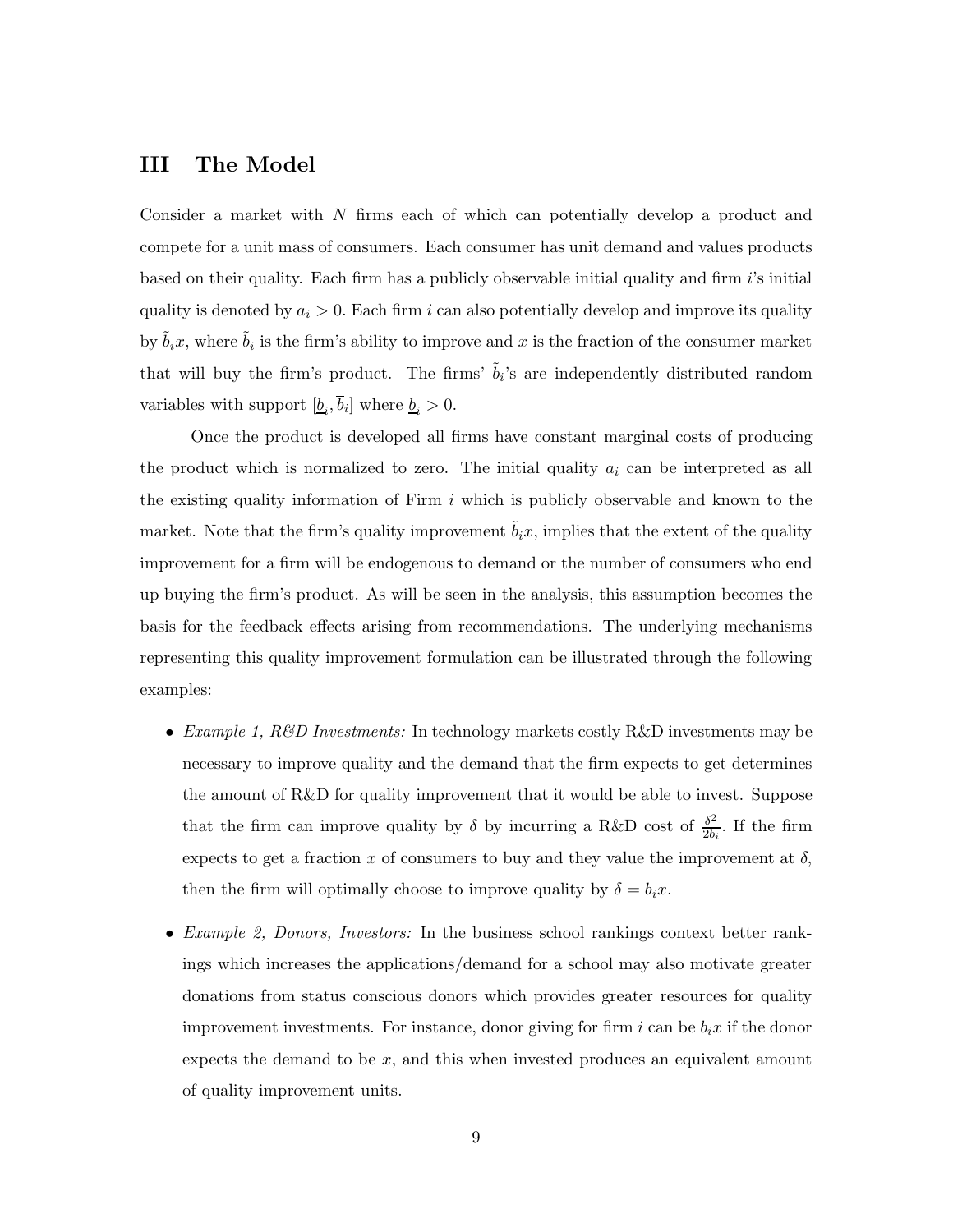• *Example 3, Hiring Talent:* The expectation that a start-up firm will have the best quality and greater demand after the recommendation can lead to higher quality developers or engineers to join leading to better R&D and greater quality improvements.

Next assume that after the firms produce the product quality only some of the firms will end up having viable products while others become obsolete or are a bad match for consumers. Specifically firm i's quality is given by  $\tilde{\theta}_i(a_i + \tilde{b}_i x_i)$  where M firms have viable products ( $\tilde{\theta}_i = 1$ ) and  $N - M$  firms will have products that are obsolete ( $\tilde{\theta}_i = 0$ ).

Consumers are uninformed about firms' quality improvement abilities  $\tilde{b}_i$ 's, and they only know the distribution of the abilities. So they value any information that resolves this uncertainty. Consumers also do not know which firms will turn out to be obsolete. Next we have the following two assumptions on the parameters  $a_i$  and  $b_i$  such that,

Assumption 1 *Quality improvement matters:*

$$
a_i + \underline{b}_i > a_j \quad \forall i, j \in N \tag{1}
$$

Assumption 2 *Obsolescence matters:*

$$
\frac{M-1}{N-1} < \frac{\min\limits_{i\in N} a_i}{\max\limits_{i\in N} \left( a_i + E[\tilde{b}_i] \right)}\tag{2}
$$

The first assumption implies that any firm can potentially produce the highest quality product in equilibrium if it were to capture the entire market. The second assumption requires that there are enough firms in the market that might end up being obsolete.

The market has a recommender  $R$  who can provide product recommendations to consumers. The recommender's objective is to be accurate, which means that the recommender gets payoffs if the recommended product is produced and is of the highest observed quality. At the start of the game the recommender knows the realization of  $\tilde{\theta}_i$  for each firm but is uninformed about the  $\tilde{b}_i$ 's. Thus while R has information on which firms might become obsolete, she has no better information on the quality improvement abilities of the firms as compared to the market. This sets the stage for the potential coordination role played by the recommender.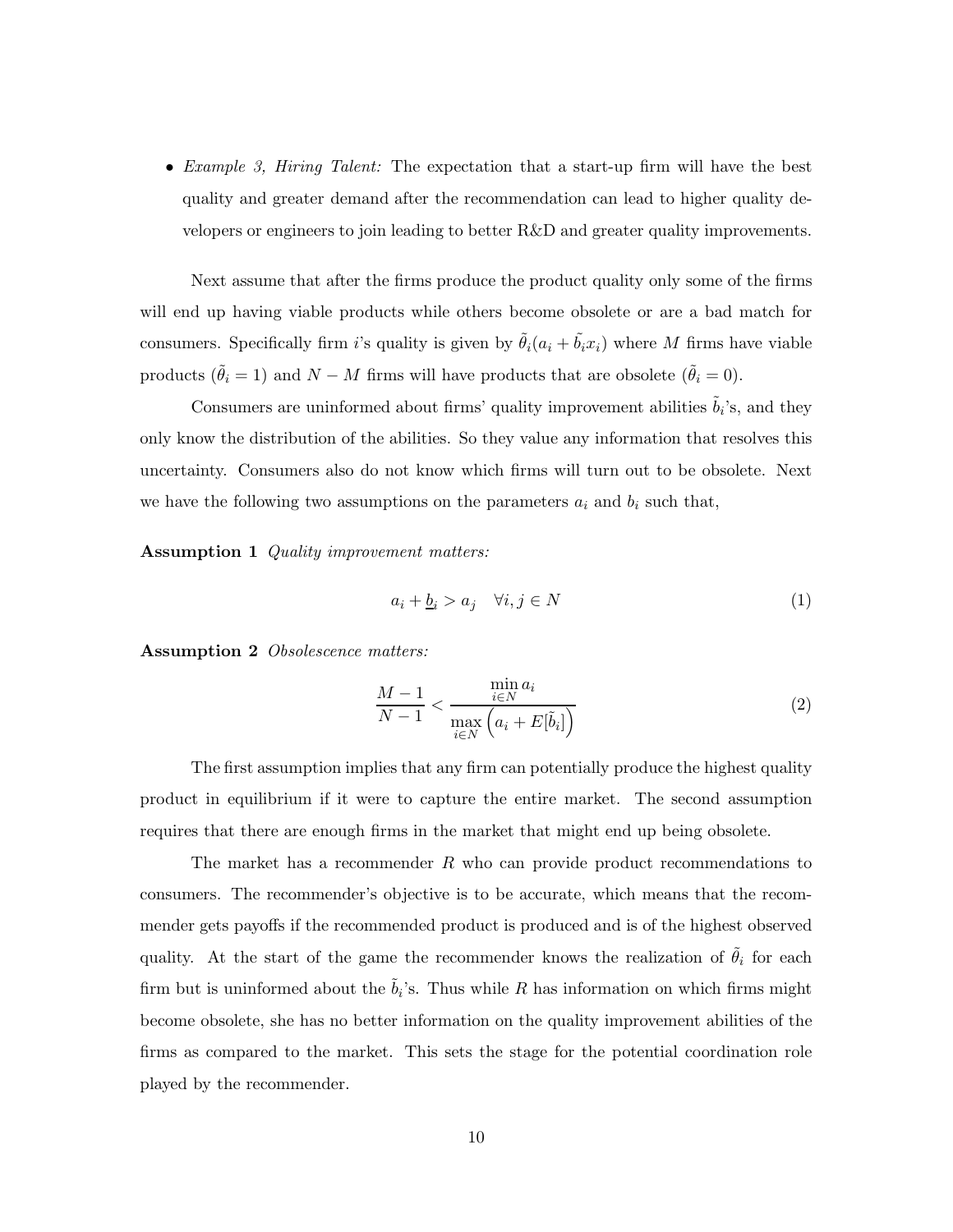| Initial qualities<br>publicly<br>observable<br>R observes<br>obsolescence | Quality<br>improvement<br>potential $b_i$<br>publicly<br>observable |                       |                   |
|---------------------------------------------------------------------------|---------------------------------------------------------------------|-----------------------|-------------------|
| and recommends<br>a product $i$                                           | Firms<br>set prices                                                 | Consumers<br>purchase | Payoffs<br>to $R$ |
| $t=0$                                                                     | $t=1$                                                               | $t=2$                 | $t=3$             |

Figure 1: Timing of the Model

The timing of the game is as follows: At time  $t = 0$ , the recommender makes a recommendation for Firm *i*. At this time the initial qualities  $a_i$ 's are publicly observable, but only the recommender knows (and not consumers) the realization of  $\tilde{\theta}_i$ 's and which M products will be viable. Next, at  $t = 1$ , all firms simultaneously choose prices and the quality improvement ability  $\tilde{b}_i$  becomes public. At time  $t = 2$ , consumers make purchasing decisions having observed the prices, the product recommendation, as well as  $\tilde{b}_i$ . The assumption that recommendations reveal the quality improvement of the recommended product prior to purchase, while consumers remain uncertain of the qualities of all other products, represent several aspects of markets. For instance, if consumers have search costs of sampling another product, they may eschew search and purchase only based on the expectations of the other firms' qualities.<sup>6</sup> Another, interpretation is that the recommendation focuses attention on the product, makes it salient, and/or induces word of mouth learning about the quality of the recommended product prior to purchase. Recommendations can make a product salient, not only because it garners attention of consumers, but also other entities such as distribution partners, the press, or other opinion leaders. Finally, at  $t = 3$ , all qualities are observed and the recommender's payoffs are realized.

Throughout the paper we will focus on pure strategy sub-game perfect equilibria of the game.

## IV Self-Fulfilling Recommendations

We now proceed to establish the basic coordination role of recommendation with feedback effects in the Proposition below. The following proposition presents the equilibrium solution:

<sup>&</sup>lt;sup>6</sup>Indeed, even if the search costs were to be very small and consumers search products sequentially, then in the spirit of Diamond (1971) they would not have the incentive to search additional firms.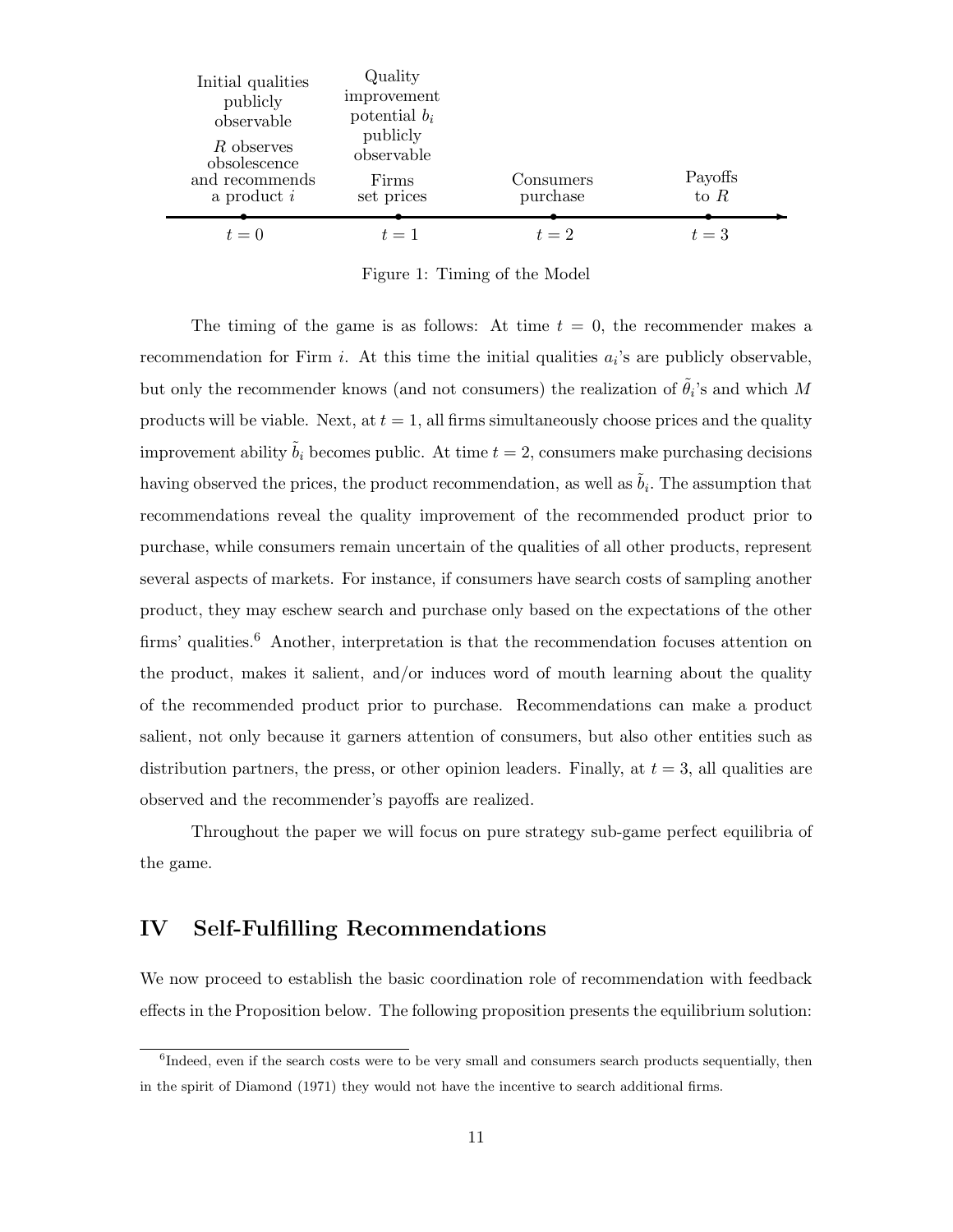Proposition 1 *The game has* M *equilibria. They involve the recommender* R *selecting firm* i ∈ M*, all consumers following the recommendation, firm* i *charging*

$$
p_i = a_i + b_i - \left(\frac{M-1}{N-1}\right) a_j
$$

*and firm* j *charging* 0*, where*

$$
j \equiv \argmax_{k \in N \setminus \{i\}} a_k.
$$

**Proof.** Suppose the recommender R were to select some viable firm  $i \in M$  In the proposed equilibrium consumers will obtain expected surplus of  $\frac{M-1}{N-1}a_j$ . No individual consumer will be able to make herself better off by deviating to purchasing from another firm. If a consumer were to ignore the recommendation, she will purchase from the second-best firm at zero price obtaining surplus equal to  $\frac{M-1}{N-1}a_j$ . The recommended firm i has no incentive to deviate. In equilibrium, firm i profits are  $p_i$ . If it increases its price, its profits will be zero as all consumers will move to buying from the second-best firm j. On the other hand, if it lowers prices, profits will be lower since demand will be unaltered. All the other firms will have zero demand at any price higher than 0, and will have negative profit at any price lower than 0. Given the above,  $R$  has no incentive to deviate in the proposed equilibrium since her recommendation is accurate due to Assumption 2.

There are no other equilibria. Suppose there was an equilibrium in which a share of consumers ignore the recommendation. These consumers would then have to purchase from some firm  $k \neq i$ who may have an obsolete product. Assumption 2 guarantees that even if they pay zero for the product, they would be worse off than following the recommendation because of the risk that they may be buying an obsolete product  $\blacksquare$ 

This proposition establishes the basic result pertaining to the coordination role of the recommender under arguably a modicum of informational requirements. Even if the recommender has no information on the  $\tilde{b}_i$ 's, she still has the power to sway the market to adopt any product that is recommended. In the presence of feedback effects if all consumers are expected to follow the recommender's selection, then that firm is indeed able to produce the highest quality. Not only does this make it rational in equilibrium for consumers to buy from the recommended firm, but in turn, R's recommendation also ends up being accurate. Feedback mechanisms therefore allow the recommender to play a coordination role even in the presence of a little informational advantage. Nevertheless, only one of the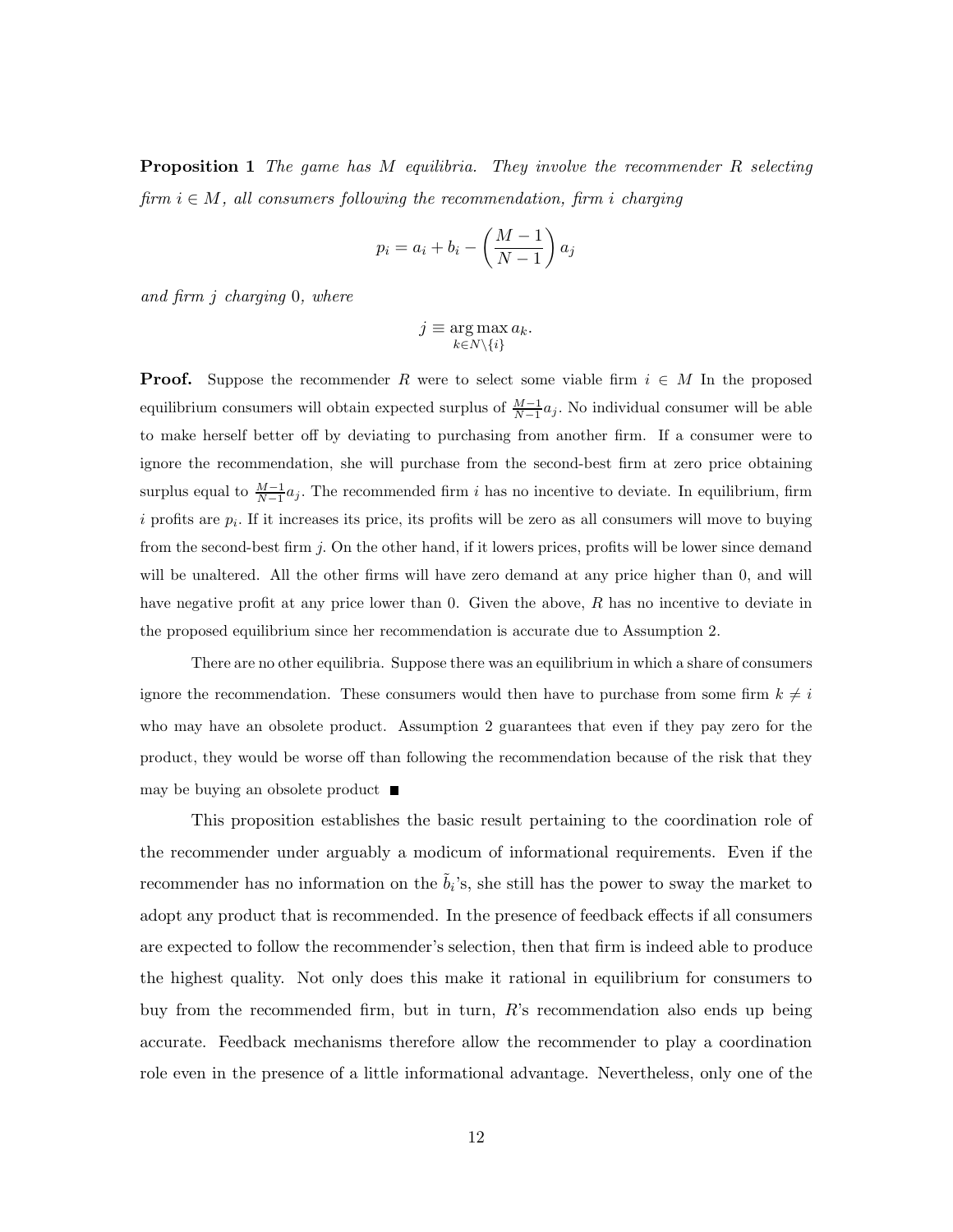$M$  equilibria will be efficient in the sense that the product with the highest potential quality gets recommended by R.

To clarify the feedback mechanism consider the example of R&D investments made by firms to endogenously choose quality improvements. At  $t = 1$  of the game if all firms simultaneously choose their quality improvement investments  $\delta_k$  and prices by incurring the cost  $\frac{\delta_k^2}{2b_k}$ , then in the equilibrium the recommended firm i will improve quality by  $\delta_i^* = b_i$  and all others will invest zero. The implication is that the recommended firm invests precisely because in equilibrium it is the one that expects to have the resources to do so. This in turn allows the firm to be the best quality firm and thereby generate the resources.

Note that the recommender is indifferent between the  $M$  equilibria indicating the fragility in the equilibrium outcomes of this model. This fragility results from the fact that  $R$ 's payoff is based on a reputation for accuracy: i.e., it depends purely upon whether she is correct in equilibrium. Any side payment, contractual mechanism, or product preference which makes R's payoffs dependent upon who is selected might nullify recommender indifference and remove the fragility of the equilibria. Finally, notice also the role of firm competition in this market. Competition a la Bertrand between the recommended and the second best firm implies that the recommended firm i cannot exercise full monopoly power and must price so as to leave consumers with a surplus of  $\left(\frac{M-1}{N-1}\right)$  $\frac{M-1}{N-1}$  a<sub>j</sub> proportional to the quality of the second best firm. However, the recommended firm is able to retain the full surplus from the quality improvement  $b_i$  that results from the recommendation. The higher the obsolescence risk, the higher the surplus kept by the recommended firm.

The recommendation equilibria under feedback in this model become self-fulfilling precisely because the coordination facilitated by the recommender prevents the production of any counterfactual information: Even if a number of other firms in the market had better quality improvement abilities compared to the recommended firm their actual observed quality would never be higher. This indicates an information based inefficiency in the development of quality innovations which we investigate in subsequent sections.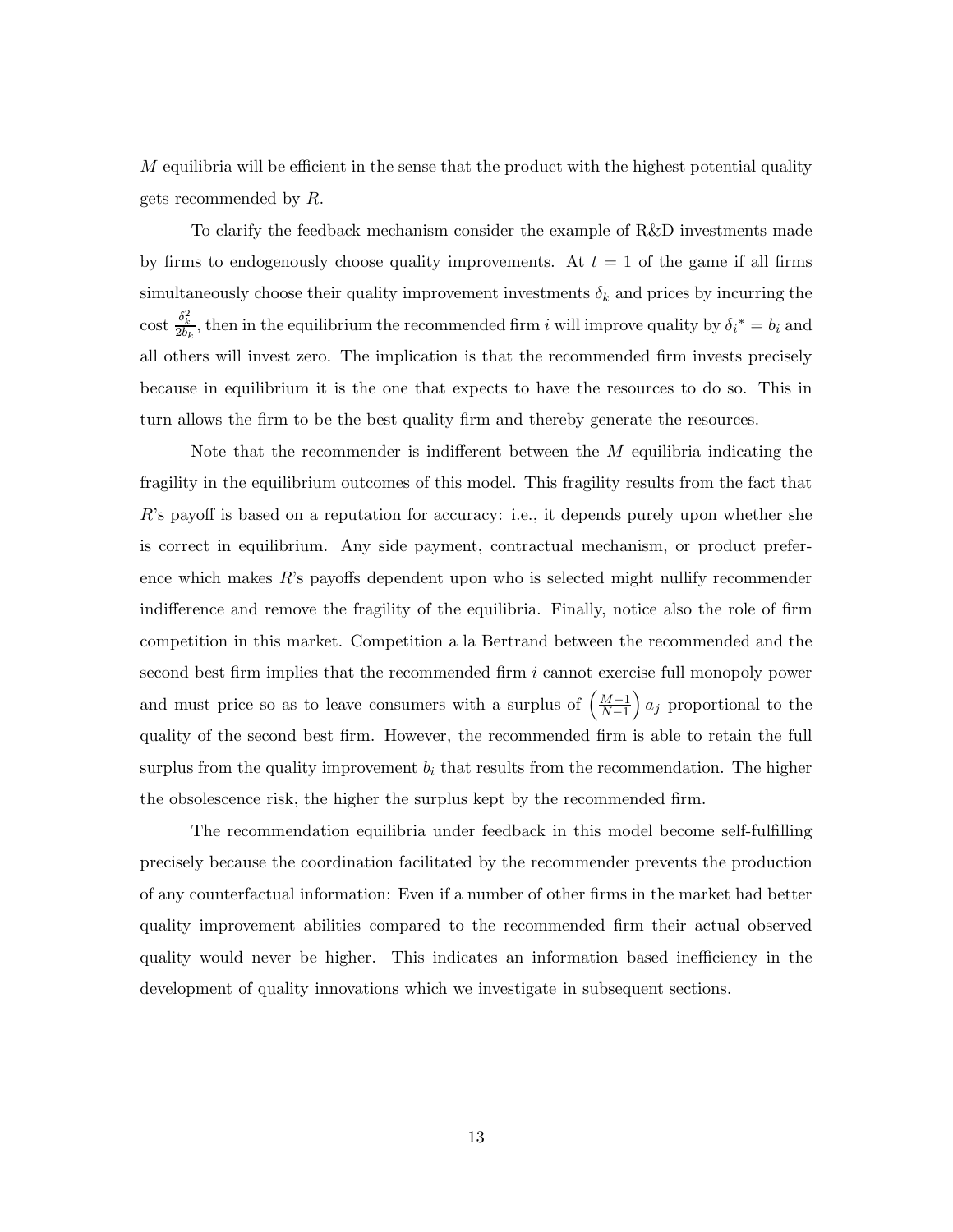### V Information Acquisition by the Recommender

The basic setup above establishes the coordination role of the recommender in a world where both the recommender and the consumers do not have information on the quality improvement capabilities of firms. This leads to  $M-1$  of the equilibria described in Proposition 1 to be inefficient in the sense that they lead to any viable firm being selected and ending up being of the highest quality in equilibrium, despite not having the highest quality improvement ability. This naturally leads to the question of the incentives for information acquisition by the recommender and the consumers.

### A Costly Information Acquisition

Suppose  $R$  can acquire information on the identity of the best potential firm. Specifically, assume that the recommender can choose to incur an acquisition cost  $c$  to learn precisely the identity of the best potential firm among those that will have viable products in the market: i.e., the firm that will have the highest possible quality  $a_i + b_i$  if it were to sway the market and to get all the demand. The following proposition describes the information acquisition incentive:

Proposition 2 *In equilibrium, the recommender does not acquire information. The equilibria of the game are the same as in Proposition 1.*

**Proof.** The recommender will still be accurate by recommending any of the  $M$  firms. Therefore, she has no incentives to acquire information and incur the cost  $c$ .

As we know from Proposition 1 the recommender can recommend any one of the firms and still be accurate as that firm is able to improve quality in equilibrium. Thus there is no incentive to indulge in costly information acquisition. At the more general level this highlights an important inefficiency: Recommendation agents do not have incentives to invest in searching for new ideas or innovations in markets with feedback because they can coordinate the market and make their selection come true. This lack of incentive for information acquisition is also driven by the nature of the payoffs of the recommendation agent, in that the recommendation agent cares only about being accurate. To highlight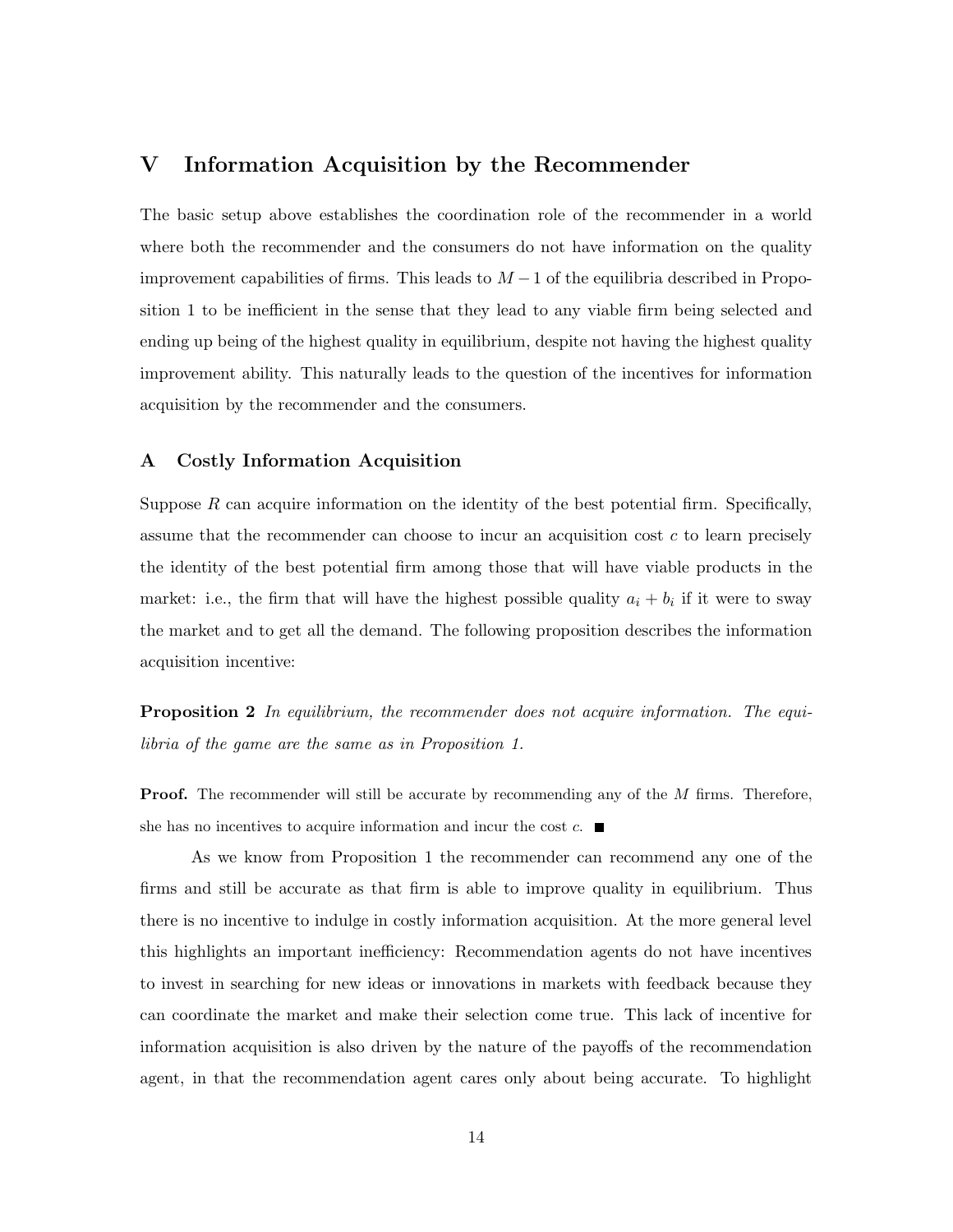this point, note that even if R were to be given full information about all the  $b_i$ 's for free and is perfectly informed, Proposition 1 will continue to hold and any one of the firms may potentially be selected in equilibrium. As will be seen in the subsequent analysis when the recommender cares either directly or through contractual incentives about the extent of the surplus created, it is possible for both information acquisition incentives as well as efficiency in recommendations to be restored.

### B Bandwidth versus Information

One of the strategic trade-offs that recommenders may face is whether to invest costly resources in knowing more about the firms' quality improvement ability or to improve their bandwidth so as to reach more consumers. Suppose that the recommender has limited bandwidth and can only reach a fraction  $\beta$  of consumers. Assume that for all  $i \in M$ , there exists a  $j \in M$  such that

$$
a_i + \beta \underline{b}_i < a_j + (1 - \beta)\overline{b}_j. \tag{3}
$$

This assumption implies that even if all consumers who are reached by the recommender follow her recommendation, the recommended firm's product quality may be inferior to at least one of the other viable firms in the market. As before we maintain the assumptions in (1) and (2). Suppose that the recommender were to choose between perfect quality improvement information and full bandwidth. How would the recommender choose between the two?

Proposition 3 *The recommender prefers full bandwidth over perfect quality improvement information.*

**Proof.** Full bandwidth ensures quality as the recommender is accurate in the  $M$  equilibria of the game. Acquiring perfect quality improvement information does not guarantee that the recommender will be accurate, since under (3) even if all consumers reached by the recommender follow her recommendation, there could still exist higher quality products in the market. In fact, the  $1 - \beta$ consumers not reached by the recommender may avoid purchasing from any firm with positive price since they are uncertain of the quality. Positive prices do not reveal quality since any firm(s) with zero demand can mimic those prices.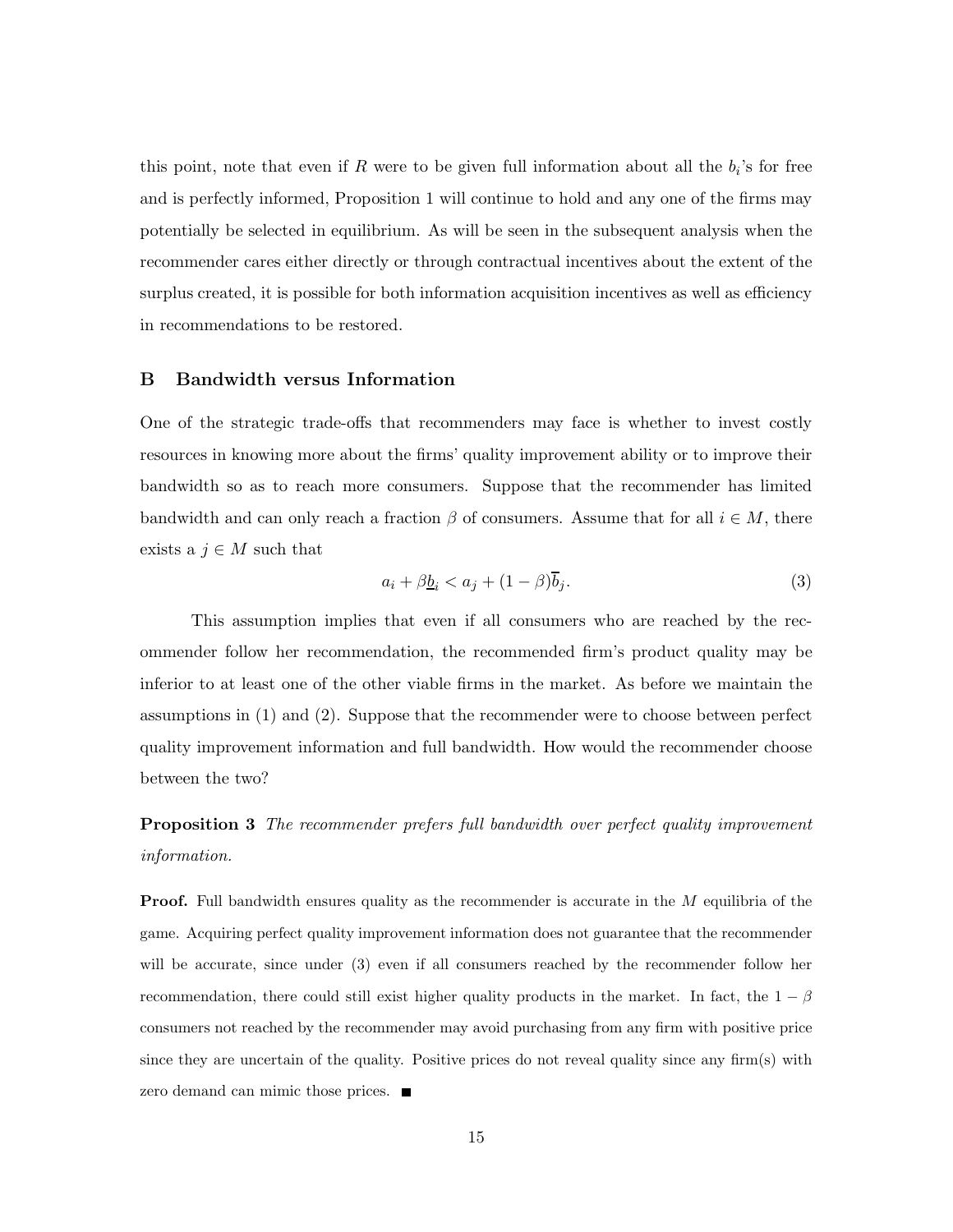The recommender would thus be willing to give up information about  $\tilde{b}_i$  in exchange for bandwidth. For example, in the case of business school ratings the circulation and hence the reach of the publication is crucial in how much its ratings influence deans as well as readers. Publications care about maximizing the circulation of their business school ratings issue. However, as we show above this preference for increased bandwidth can also mean inefficiencies in the level of innovation with the recommender not necessarily selecting the product with the best quality improvement potential.

## VI Status Quo Bias

In this section, we show several reasons for the existence of status quo bias, i.e., the tendency of the recommender to stick to the current market leader who has the highest existing quality (i.e., the firm with the highest  $a_i, i \in M$ ).

### A Costly Recommendations

In the basic model, it does not cost the recommender to make a recommendation. However, because making recommendation requires at the very least writing a report, it may be costly for the recommender to do so. Recommendation costs may differ across different products due to the recommender's past experience with products, ease of evaluating products, or due the amount of information that is readily available to evaluate a product.

We assume that the recommender faces private cost  $c_i$  to recommend product  $i \in N$ . Moreover, assume that the status quo product (the one with the highest  $a_i$  for  $i \in M$ ) also has the lowest cost. This is natural because recommenders are more likely to have written reports on market leaders in the past or because there is already more attention and information on that product. The presence of even tiny cost differentials can perpetuate the prevalence of status quo options.

Proposition 4 *The only equilibrium of the game involves the recommender issuing a recommendation for the status quo product (the one with the highest initial quality* ai*). Firms set prices as in Proposition 1 and all consumers follow the recommendation.*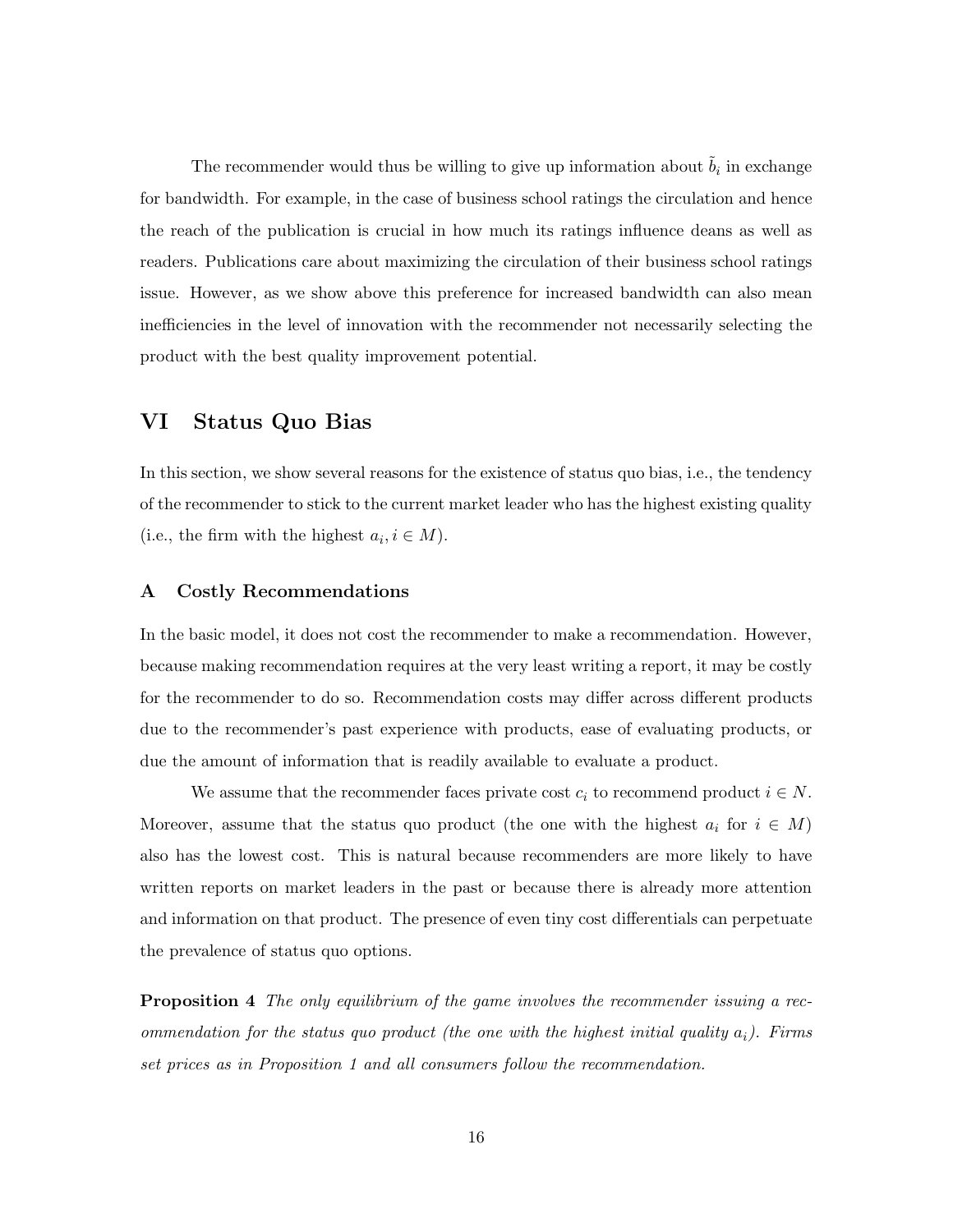**Proof.** In Proposition 1 the recommender was indifferent among playing the M equilibria. Under the assumption of different costs the recommender prefers to select the firm with the lowest cost of writing a report. For similar reasons to the one in Proposition 1 there are no other equilibria of this game.  $\blacksquare$ 

Because of the fragility of the equilibria in Proposition 1 any small cost difference can induce the recommender to recommend a particular product. The recommender is likely to have lower costs to write a report on the status quo product since there is already more attention on that product and the recommender is likely to have written a report on the product before.

### B Not All Products Can Improve Quality

In the basic model the assumption  $a_i + \underline{b}_i > a_j$ ,  $\forall i \neq j$  ensured that any firm could produce the highest quality if it were to capture the entire market. This made it safe for R to recommend any one of the N firms. No matter which firm was recommended the recommender would be accurate in equilibrium. We now examine the implications of relaxing this assumption by assuming that  $\underline{b}_i = 0$  for all  $i \in N$ . This relaxes Assumption (1) as  $a_i + \underline{b}_i < a_j$  for some  $i, j \in N$ . There may exist some low ability firms which may not be able to produce the highest quality even if they were to win the entire market.

Proposition 5 *The only equilibrium of this game involves the recommender selecting the viable firm with the highest initial quality*  $a_i$ , the firm pricing the product at  $p_i = a_i + b_i$  $\left( \frac{M-1}{2} \right)$  $\left(\frac{M-1}{N-1}\right)a_j$ , and consumers following the recommendation.

**Proof.** By selecting the viable firm with the highest  $a_i$  the recommender is accurate in equilibrium. Firms and consumers also don't have incentives to deviate for the reasons explained in Proposition 1. No other equilibria exist. In equilibrium, consumers must follow the recommendation to avoid purchasing from a firm with unknown quality. If  $R$  were to recommend any other viable firm  $j$ , there is a risk that she will not be accurate, since it may be the case that  $a_j + \tilde{b}_j < a_i$ .

Recommending any firm which is not the one with the highest  $a_i$  implies that there is a chance of selecting a firm j with  $a_j + \tilde{b}_j < a_i$ , which will not be the best product available in the market even if all consumers were to buy the product. This creates a risk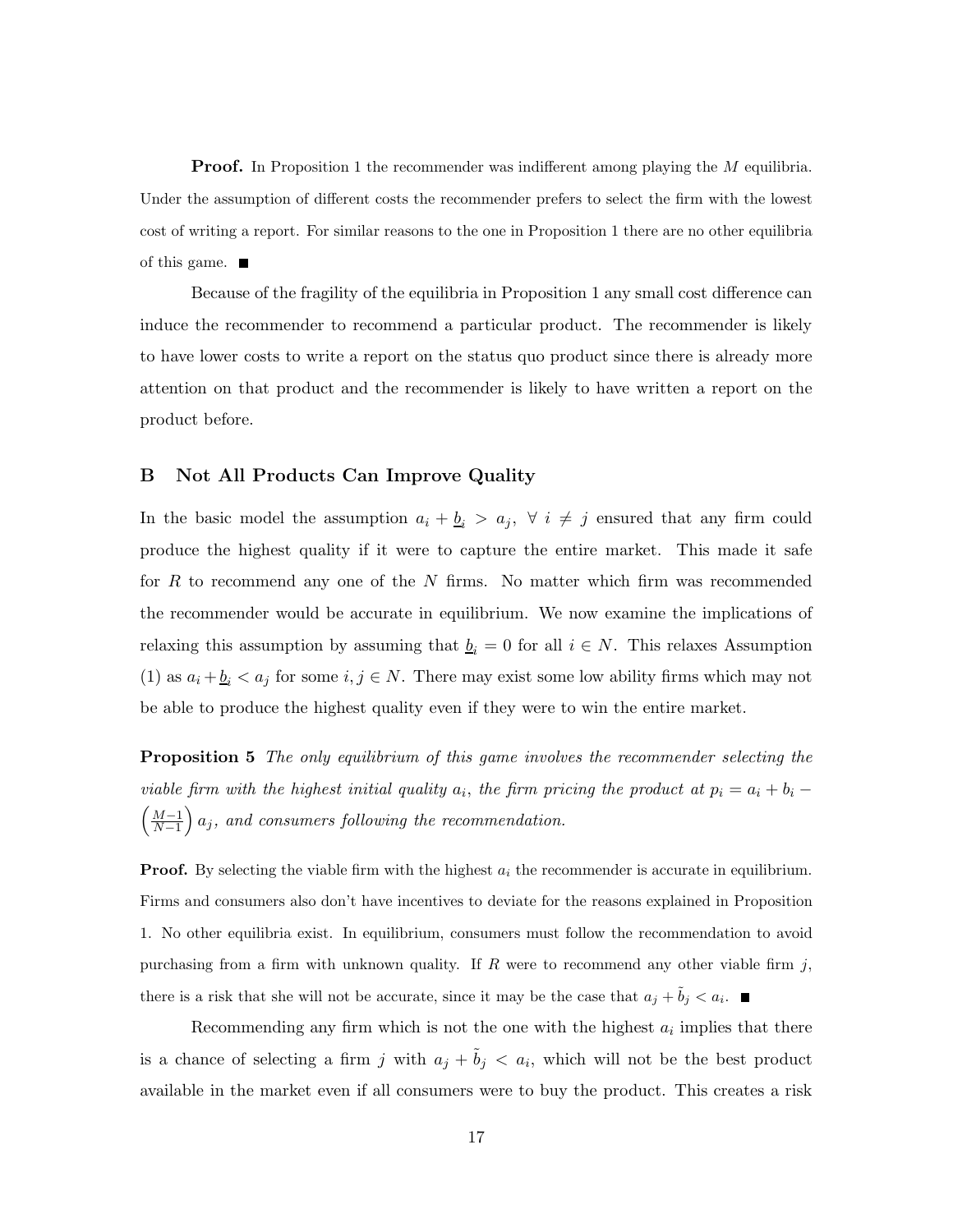for the recommender to make an inaccurate recommendation. The recommender can always recommend the firm with the highest  $a_i$  and ensure that her recommendation is accurate. Thus there is a rational incentive to stick with the status quo option which has the highest existing quality. This in turn suppresses the supply of quality improvement innovations in the market.

Note that the advisor has a status quo bias even if she learns beforehand that the quality improvement capability of the firm with the highest  $a_i$  is very small or non-existent, and even if there are numerous other firms which could improve quality beyond the highest  $a_i$ . This suggests that the inefficiency in the equilibrium quality can be quite severe.

## VII Risk Taking (In)efficiencies

We have shown that the recommender is able to influence the market in a world where the selection of any firm acts as a coordination device. This is true even when the recommender has no additional knowledge about the individual firms' quality improvement ability. In this section we look at factors which threaten the recommender's ability to be accurate and examine whether and how they affect the efficiency of quality improvement.

### A Recommender's Risk Avoidance

We ask how uncertainty about a firm's quality improvement ability affects  $R$ 's incentives. Suppose there is an additional firm,  $N+1$ , which with probability r is the firm with the highest potential for quality improvement, and with probability  $1 - r$  will be dominated by some other firm(s) even if it were to win the entire market. Specifically, suppose with probability  $r, N+1 = \arg \max_{i \in N+1} (a_i + \tilde{b}_i)$ , and with probability  $1-r$ , let  $a_{N+1} + b_{N+1} <$  $a_i$  for some  $i \in M$ .

Proposition 6 *In equilibrium, the recommender never recommends firm* N + 1. *The* M −1 (or M if firm  $N+1$  is obsolete) equilibria are the same as in Proposition 1 with equilibrium *prices appropriately adjusting for the additional firm's*  $a_{N+1}$ .

Proof. It is easy to see that the equilibria described in Proposition 1 survive in this setting.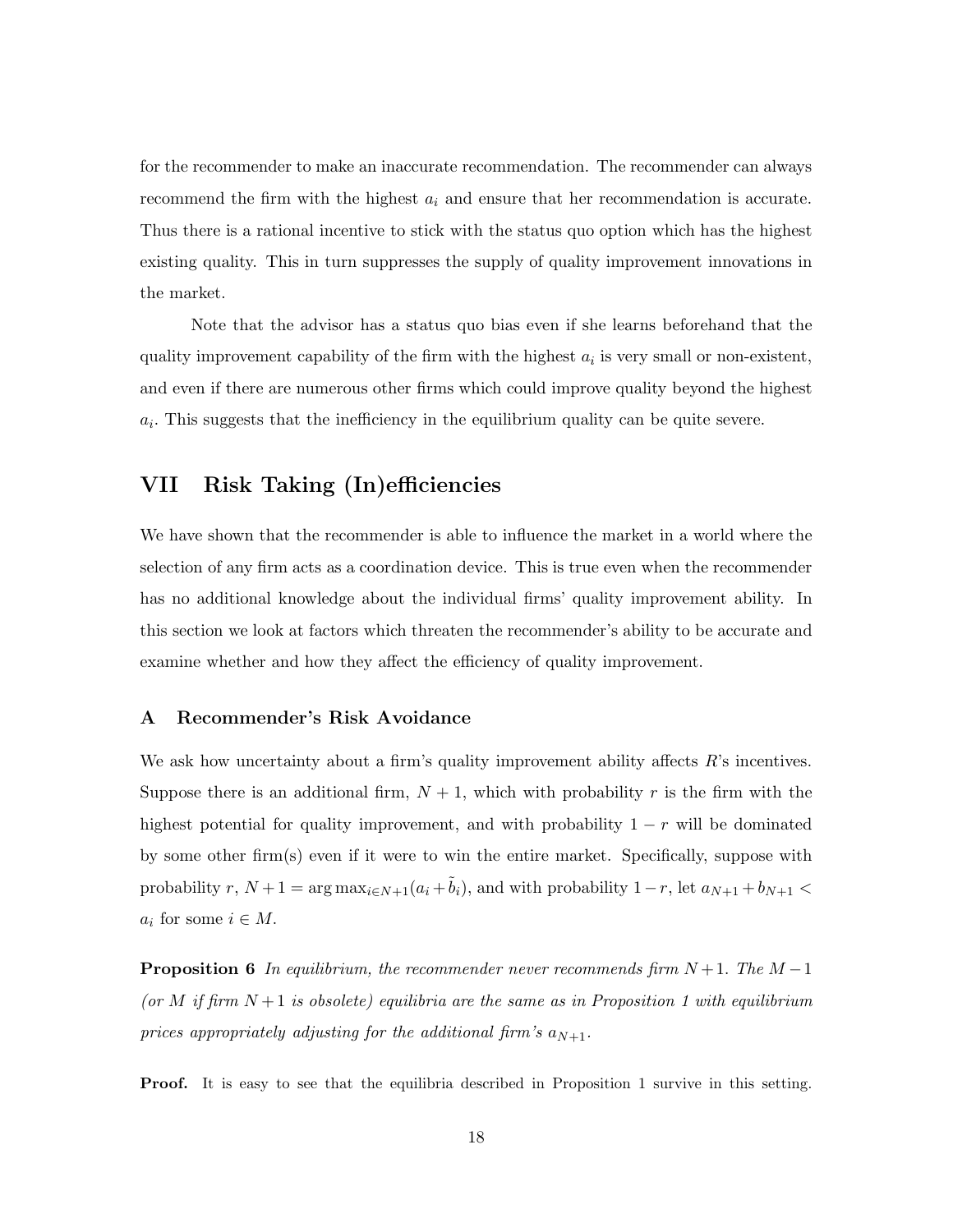Recommending firm  $N+1$  is not an equilibrium action for the recommender as with probability  $1-r$ the recommendation will be inaccurate.  $R$  could be accurate with probability 1 by recommending one of the other firms that are not obsolete. For similar reasons to the one in Proposition 1 there are no other equilibria of this game.

The recommender refuses to take any risk because she is concerned about her reputation for accuracy. The firm  $N+1$  will never be selected by R even if it is almost certain to innovate and to improve quality  $(r \to 1)$  and even if its quality improvement ability is large compared to the other firms. This incentive for the recommender to play it safe is another reason why there may be inefficiencies in the amount of innovation that is generated in the market. This also indicates why it is hard for new firms to establish themselves in the market as the best firm even if they have significant upside potential in producing innovations. Even small amounts of uncertainty about such firms can deter the recommender.

#### B Firms' Risky Innovation Investments

In the base model, firms are assumed to be endowed with an improvement potential  $\tilde{b}_i$ . Here we discuss what happens if firms can make ex-ante investments in risky innovation. First, we assume each firm i can make an investment  $k$  in risky innovation which increases product quality by  $\delta_H > 1$  with probability p and decreases product quality by  $\delta_L < 1$  with probability  $1 - p$ . The timing is as before, but firms make the risky innovation investment before the recommendation is issued. The recommender observes the investment decision but does not observe the outcome of the risky innovation investment. Given this we have:

Proposition 7 *In equilibrium, firms do not invest in the risky innovation project. The* M *equilibria of the game are the same as in Proposition 1.*

**Proof.** Suppose firm i were to invest in the risky innovation as specified above.  $R$  upon observing the investment will not recommend firm  $i$  as it does not observe the outcome of the investment. Doing so will entail the possibility that the recommended firm does not have the highest quality. Given this firm i does not invest in the risky innovation project. For similar reasons to the one in Proposition 1 there are no other equilibria of this game.

Even if the innovation project is really promising (p is close to 1 and  $p\delta_H + (1 - p\delta_H)$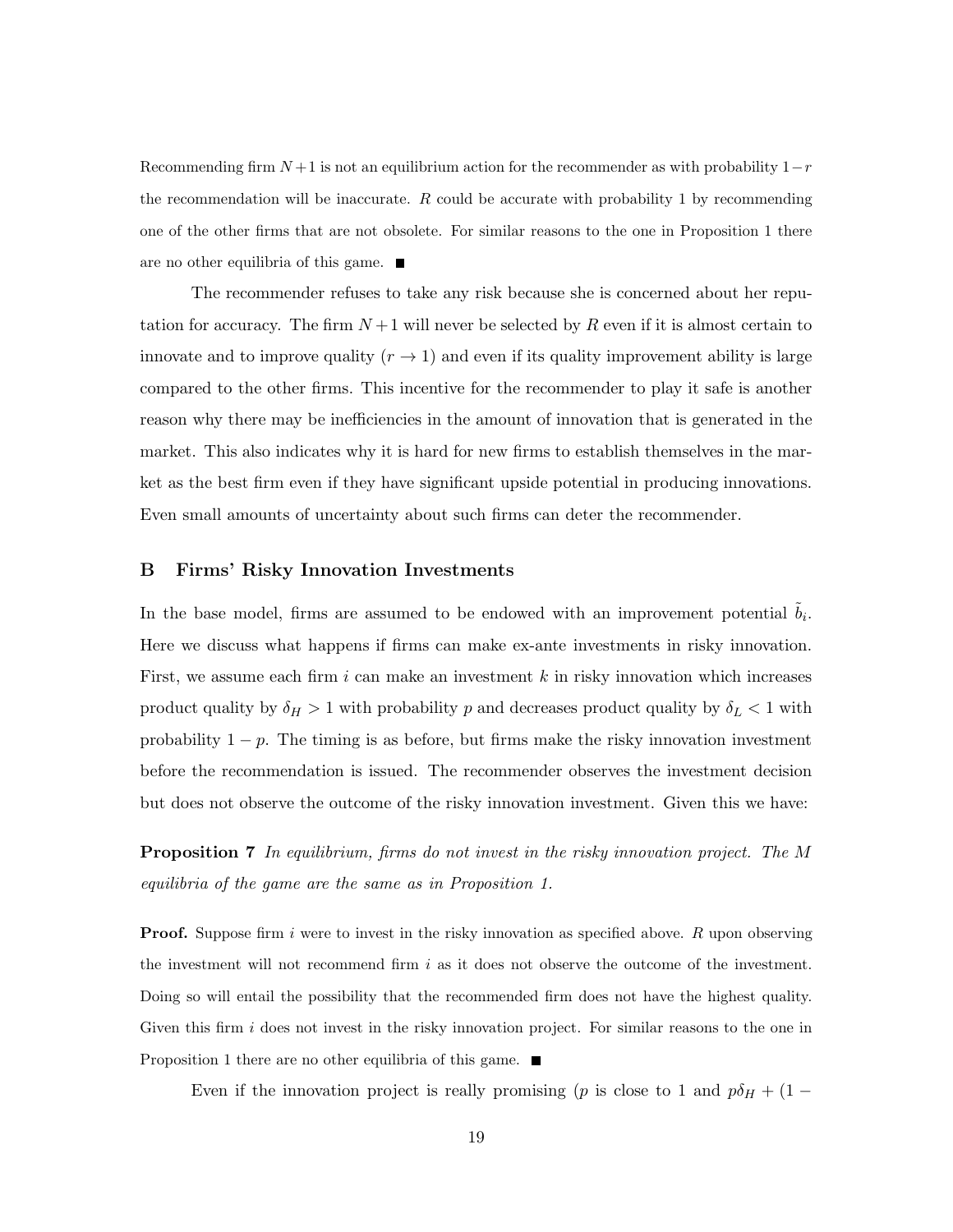$p(\delta_L >> k)$ , firm i will still pass on the project because the firm knows the recommender is averse to risk. Further, allowing the recommender to acquire costly information about product quality improvement does not affect the results for the same reasons as in section V.

### VIII Consumer Heterogeneity

In the basic analysis we have shown the coordination ability of the recommender when the consumers are homogeneous. A homogeneous market precludes the possibility of firm differentiation and presumably allows the recommender to have a greater role in influencing the market outcome. We can therefore ask whether the ability of the recommender to influence coordination might be affected by the presence of heterogeneity in the consumer market. We investigate below the role of heterogeneity in consumer valuations for quality.

Consider the basic model but with consumers who are heterogeneous in their valuation for quality. Specifically, a proportion  $\gamma$  of consumers have higher valuation  $v_h$  while the remaining consumers have valuation  $v_l < v_h$ . Let  $\Upsilon$  denote the relative valuation  $\frac{v_h}{v_l}$ . Assume for simplicity and without loss of generality that the quality improvement abilities of the firms  $\tilde{b}_i$ 's are independently distributed random variables with common support  $[\underline{b}, \overline{b}]$  where  $\underline{b} > 0$ . With consumer heterogeneity in valuations there is a possibility for quality differentiation in the market. Might it be that despite consumer heterogeneity the recommender could still sway all consumers to buy the selected product such that it is the only product that can improve quality? Define as before  $A_j = \frac{M-1}{N-1}$  $\frac{M-1}{N-1}a_j$ . In the following proposition we identify the equilibria of this game to address this question:

Proposition 8 *The following are equilibria of this game:*

- *i.* When  $\Upsilon \leq \frac{a_i + b_i A_j}{\gamma(a_i + \gamma b_i (A_j + (1-\gamma)\frac{M-1}{N-1}E(\tilde{b})))}$ , there is an equilibrium which consists of R *selecting any one of the* M *viable firms, all consumers following the recommendation, the recommended firm i charging*  $p_i = v_i(a_i + b_i - A_j)$ , and the next best firm j charging 0, *where*  $j \equiv \arg \max a_k$ .  $k \in N \setminus \{i\}$
- *ii.* When  $\Upsilon > \frac{a_i + b_i A_j}{\gamma(a_i + \gamma b_i (A_j + (1 \gamma) \frac{M-1}{N-1} E(\tilde{b})))}$ , and  $a_i + \gamma b_i (A_j + (1 \gamma) \frac{M-1}{N-1} E(\tilde{b})) > 0$ ,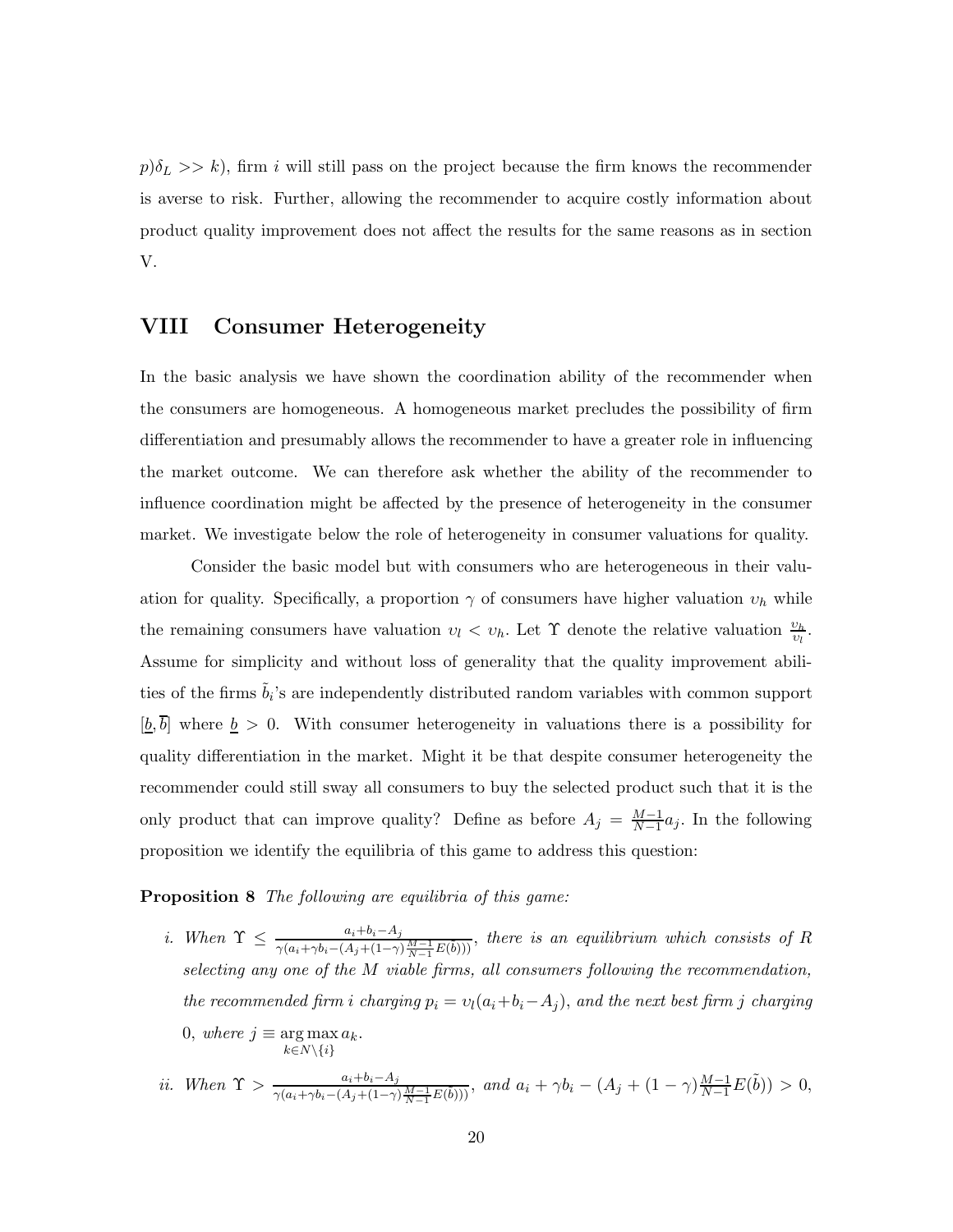*there is an equilibrium which consists of* R *selecting any one of the* M *viable firms, the recommended firm i charging*  $p_i = v_h(a_i + \gamma b_i - (A_j + (1 - \gamma) \frac{M-1}{N-1} E(\tilde{b})))$ , *the next best firm j charging* 0, *and only the*  $\gamma$  *high valuation consumers buying from the recommended firm. Under the conditions stated, the recommended firm still has the highest equilibrium quality.*

**Proof.** Suppose R selects firm  $i \in M$ . Firm i's pricing strategy will be to either to induce all consumers to buy, or to charge a (higher) price at which to sell only to the  $h$  type consumers. Suppose the firm chooses to induce all consumers to buy by pricing at  $p_i = v_i(a_i + b_i - A_j)$ . In the equilibrium proposed in part (i) of the proposition, no consumer who expects firm  $i$ 's equilibrium quality to be  $a_i + b_i$  before purchase can make herself better off: A type l consumer will get a surplus of  $v_l A_j$  and is no better off if she buys from the second-best firm j, while a type h consumer will only get  $v_h A_j$  from the second-best firm instead of  $v_l A_j + (v_h - v_l)(a_i + b_i)$ . All the other firms in equilibrium also cannot improve their payoffs by charging a different price than zero. This consumer behavior and the prices charged by all firms are consistent with the firm i's quality being  $a_i + b_i$ , and the second-best firm having expected quality  $A_j$ . Finally, R also has no incentive to deviate as the recommendation is correct.

Next, consider the alternative pricing strategy where firm  $i$  prices to sell to only the  $h$ type consumers. In the equilibrium proposed in part (ii), the price  $p_i = v_h(a_i + \gamma b_i - (A_j + (1 \gamma(\frac{M-1}{N-1}E(\tilde{b})))$ , is the highest price it can charge such that the incentive compatibility constraints of both types of consumers are satisfied (i.e., type h prefers to buy from firm i while type l prefers to buy from the second-best firm). Suppose that  $a_i + \gamma b_i - (A_j + (1 - \gamma) \frac{M-1}{N-1} E(\tilde{b})) > 0$ , so that this price is positive. No consumer who is atomistic can change their payoffs from deviating, given the expected equilibrium qualities. The consumer behavior and prices charged by all firms are also consistent with the firm i's quality being  $a_i + b_i \gamma$  and the second best firm's expected quality being  $A_j+(1-\gamma)\frac{M-1}{N-1}E(\tilde{b})$ . All other firms including the second-best firm also cannot improve their payoffs by charging a different price than zero. Finally,  $R$  is correct under the conditions of the equilibrium as firm  $i$  will have the highest equilibrium quality.

To complete the proof consider firm  $i$ 's payoffs when choosing the alternative pricing strategies: The firm will choose  $p_i = v_l(a_i + b_i - A_j)$ , if  $v_l(a_i + b_i - A_j) \geq \gamma v_h(a_i + \gamma b_i - (A_j + (1 \gamma(\frac{M-1}{N-1}E(\tilde{b})))$ . This leads to the condition  $\Upsilon \leq \frac{a_i+b_i-A_j}{\gamma(a_i+\gamma b_i-(A_i+(1-\gamma))})}$  $\frac{a_i + b_i - A_j}{\gamma(a_i + \gamma b_i - (A_j + (1 - \gamma)\frac{M-1}{N-1}E(\tilde{b})))}$ . Alternatively it will choose  $p_i = v_h(a_i + \gamma b_i - (A_j + (1 - \gamma) \frac{M-1}{N-1} E(\tilde{b}))).$ 

A full coordination equilibrium exists when  $\Upsilon \leq \frac{a_i + b_i - A_j}{\gamma(a_i + \gamma b_i - (A_j + (1 - \gamma) \frac{M-1}{N-1} E(\tilde{b})))}$ . There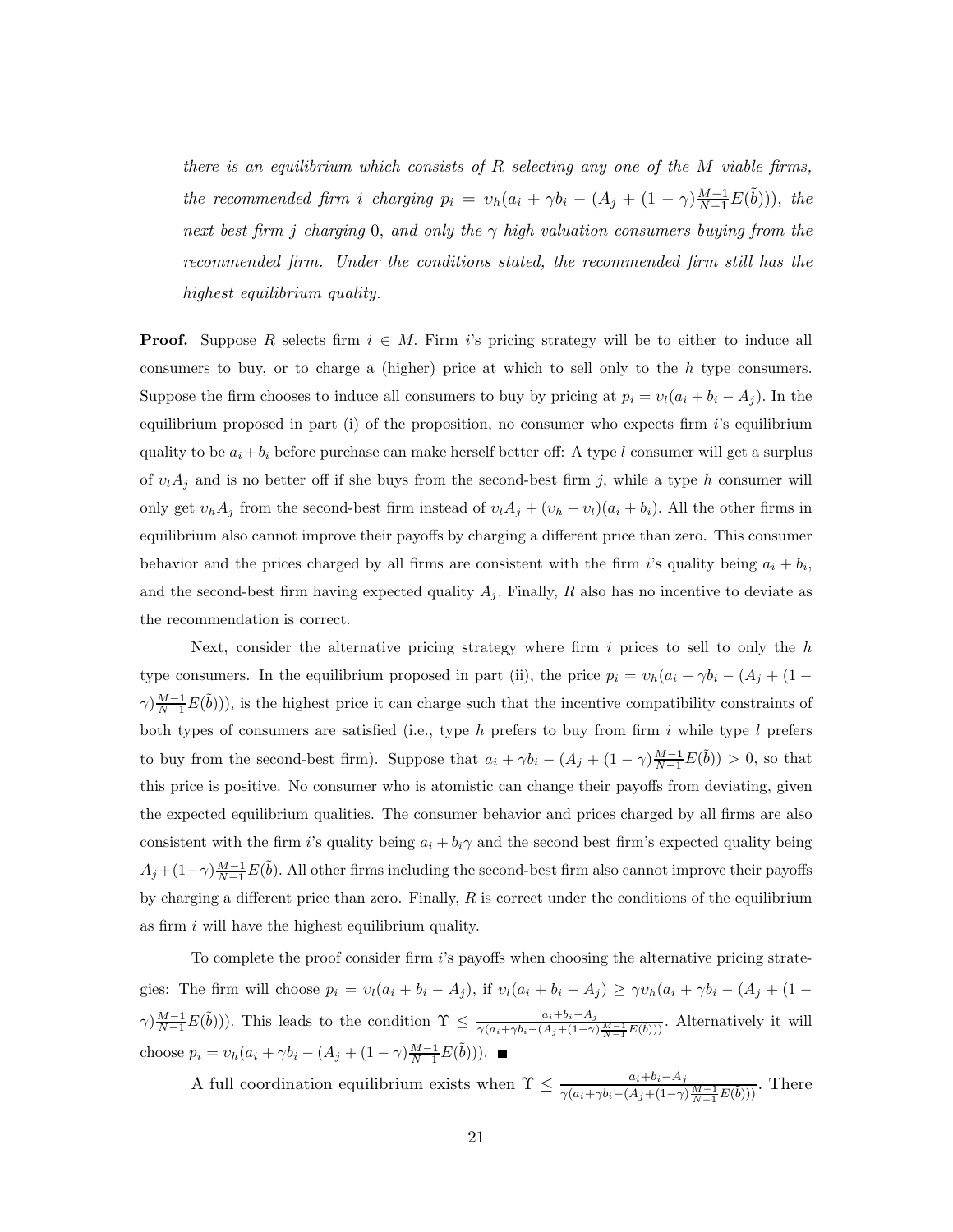are M such equilibria in which R selects a firm i which charges  $p_i = v_i(a_i + b_i - A_j)$ , and sells to the entire market. When the dispersion in the quality valuations of the consumers are not too high, it is optimal for the recommended firm to price in a manner so as to induce all consumers to coordinate around purchasing from the firm. However, when the quality valuations are sufficiently heterogeneous, then the recommended firm finds it optimal to focus on coordinating the high valuation consumers. The firm charges  $p_i = v_h(a_i + \gamma b_i (A_j+(1-\gamma)\frac{M-1}{N-1}E(\tilde{b}))$ , and sells to all the high valuation consumers, while the low valuation consumers find it optimal to buy from the second best firm. With greater dispersion in the quality valuations the recommender might be able to effect only partial coordination in the consumer market. Nevertheless, the recommended quality can still be the highest quality in the market.

It is also useful to note how recommendations and the quality that is produced respond to market heterogeneity. Recommendations lead to higher quality innovations being produced in more homogeneous markets. It is precisely in these markets that a full coordination equilibrium where all consumers buy the recommended product is possible. Further, full coordination is facilitated as long as there are not too many high valuation consumers.

*Consumer Information and Price Discrimination*: Consider now that the firms have information about the consumer types and are therefore able to (third degree) price discriminate and target prices to each consumer segment.

Proposition 9 *When firms know the consumer types and are able to price discriminate, then the equilibrium always involves full coordination:* R *recommends firm* i *and all consumers buy from the recommended firm which is able to produce the highest quality*  $a_i + \tilde{b}_i$ .

When firms have information on the consumer quality valuations they can use it to price discriminate. Hence the recommended firm can suitably lower the price for the low valuation consumer group so as to induce them to buy, without lowering the price for the high quality valuation consumers. Therefore with price discrimination the resulting equilibrium is one with full coordination. Thus better availability of consumer information which enables firms to price discriminate also makes recommendations with feedback effects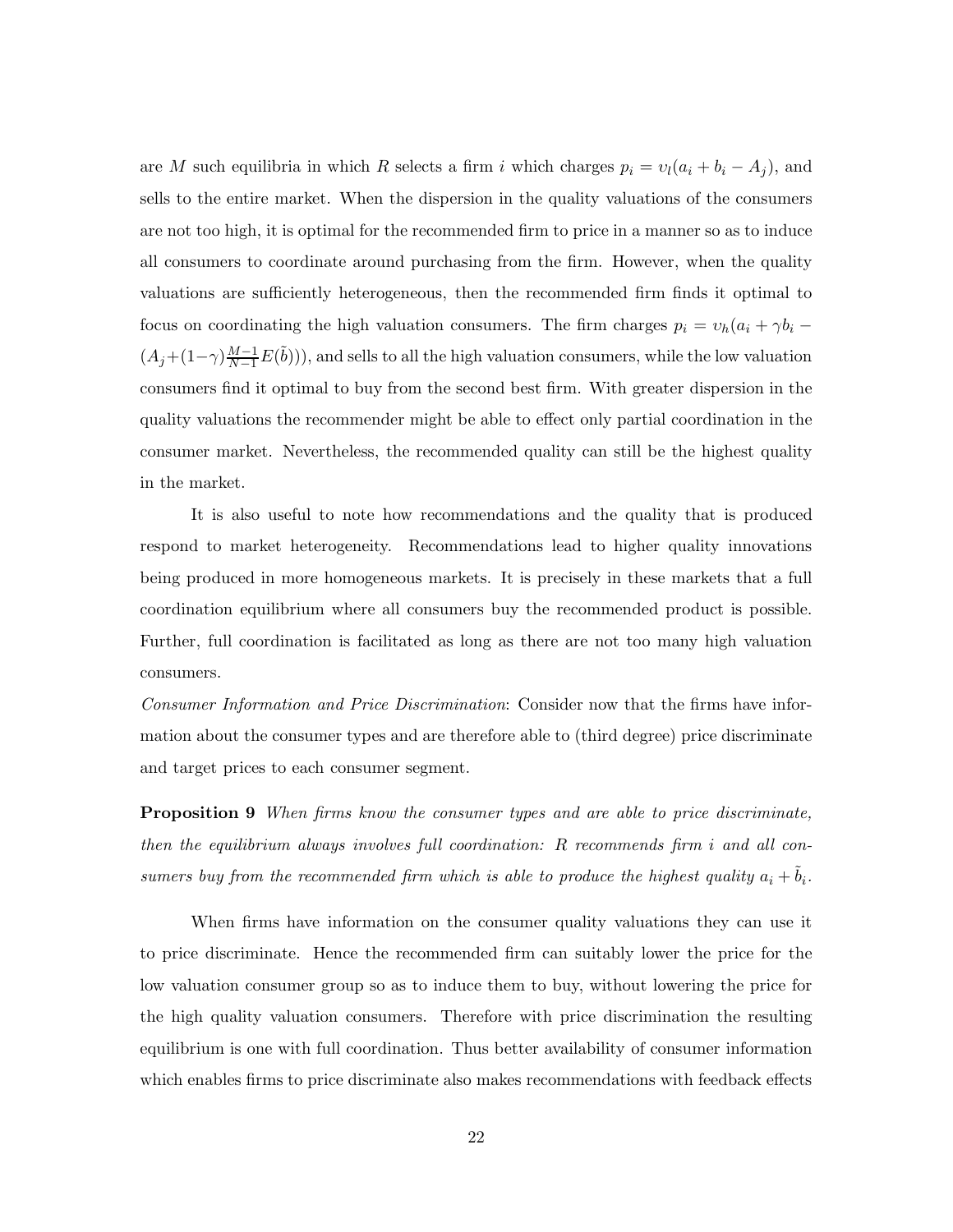more successful. Furthermore, the ability to price discriminate also leads to the highest quality innovations being produced.

## IX Competition Between Recommenders

In the basic analysis there is only one recommender. In this section, we argue that in the presence of feedback there are conditions when recommendation markets can behave akin to natural monopolies and therefore the model with a single recommender is not far-fetched. Moreover, we show that if we allow for competition between recommenders, it can even reinforce the inefficiencies highlighted in the previous sections.

With two recommenders, each recommender is concerned about accuracy, but also values being more accurate than the other recommender. If both recommenders are accurate they split the payoff V according to the number of consumers that follow their recommendation. If only one recommender is accurate she gets the full payoff V.

### A Recommendation Markets as Natural Monopolies

Consider two recommenders: an incumbent and an entrant. The incumbent recommender is uninformed about the  $\tilde{b}_i$ 's but has full bandwidth, while the entrant is perfectly informed but has small enough bandwidth  $\alpha$  such that

$$
a_i + \underline{b}_i (1 - \alpha) > a_j + \overline{b}_j \alpha \ \forall \ i, j \in N. \tag{4}
$$

This means that even if all the  $\alpha$  consumers reached by the entrant recommender were to follow her recommendation  $j$  that would not be enough to make its product better than another viable product i that the remaining  $1 - \alpha$  consumers purchase. The bandwidth disadvantage of the entrant can be interpreted as the presence of cost disadvantage for a second player in the industry to acquire bandwidth.

#### Proposition 10 *:*

*i) If the entrant recommender moves first followed by the incumbent, then there are* M *equilibria of the game. The entrant never recommends the best product and the incumbent always recommends the best product.*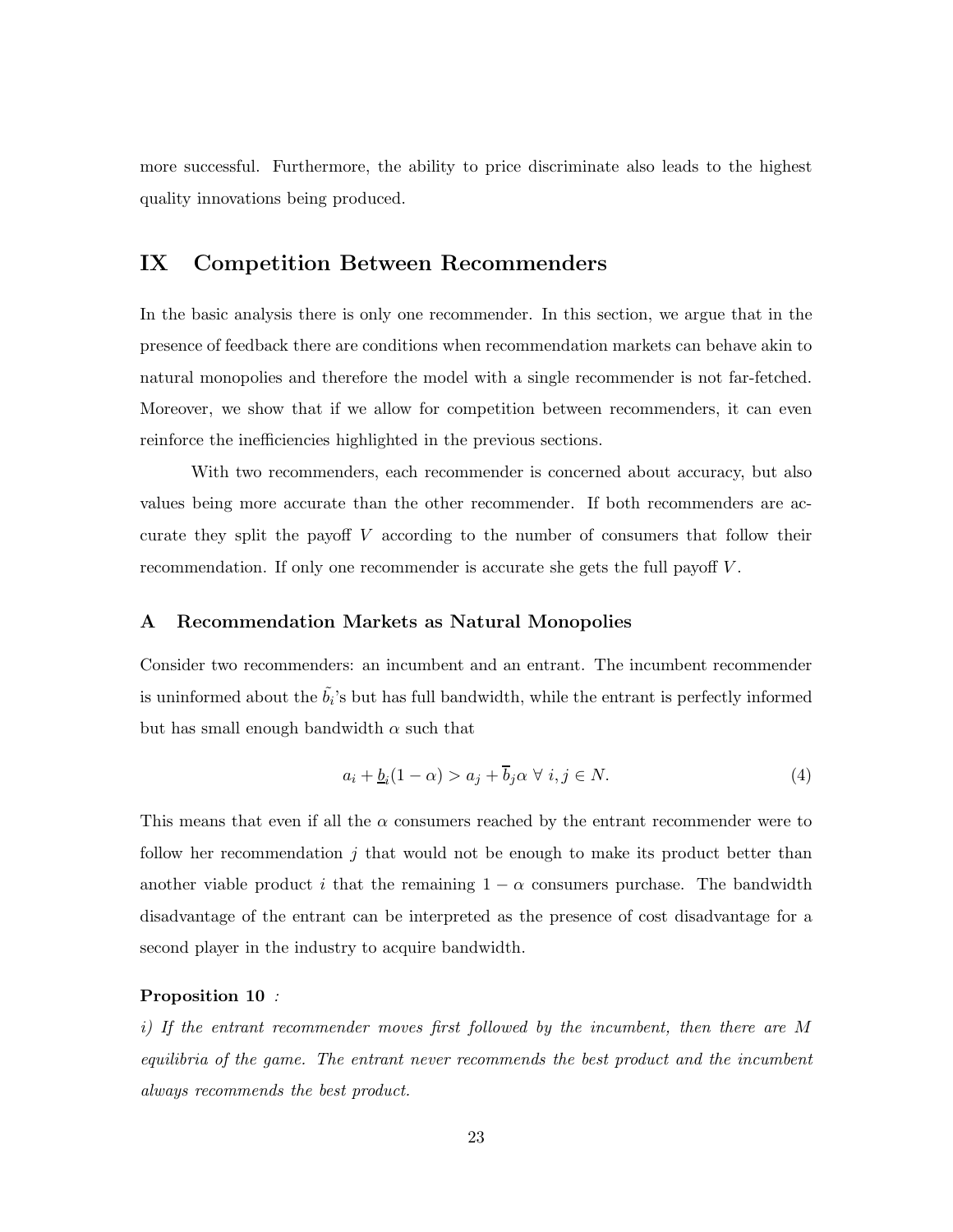*ii) If the incumbent recommender moves first followed by the entrant, then there are* M *equilibria of the game. The entrant ignores her information and follows the incumbent's recommendation.*

**Proof.** If the incumbent moves second, she will recommend any non-obsolete product j that is different from the entrant recommendation  $i$ . This implies that the incumbent does not need to split the payoff V with the entrant. Assumption (4) guarantees that if at least  $1-\alpha$  consumers will follow the incumbent then product j will indeed be the best product in the market. The  $1 - \alpha$  consumers who do not listen to the entrant will stick to the incumbent recommendation because otherwise will run the risk of selecting an obsolete product. We note that consumers who do not listen to the entrant cannot learn the entrant recommendation based only on prices as other firms with zero demand would charge the same price as firm  $i$  to try to attract these consumers. If the incumbent moves first, for the same reason as above, her recommendation is guaranteed to be the best product in the market. Therefore, to earn positive payoff, the entrant will ignore her information and follow the incumbent's recommendation.

An incumbent with a bandwidth advantage always has the ability to make recommendations that come true in equilibrium, despite the fact that the entrant has perfect information. The effect of recommendation timing on the equilibrium outcomes is worth elaborating: Indeed, if the incumbent is the follower in making the recommendation, then the entrant will never be able to recommend a product that will end up being the best. Given that each firm strictly prefers to be the sole firm that is correct, the incumbent will always have the incentive to recommend a firm that is different from the entrant's recommendation, which given the incumbent's bandwidth advantage assures that the entrant's selection never comes true. The incumbent if it had a choice would always like to go after the entrant and ensure that the entrant's recommendation is wrong. Thus in markets where acquiring superior bandwidth is difficult for an entrant, the incumbent recommender may be able to sustain monopoly recommendation rents.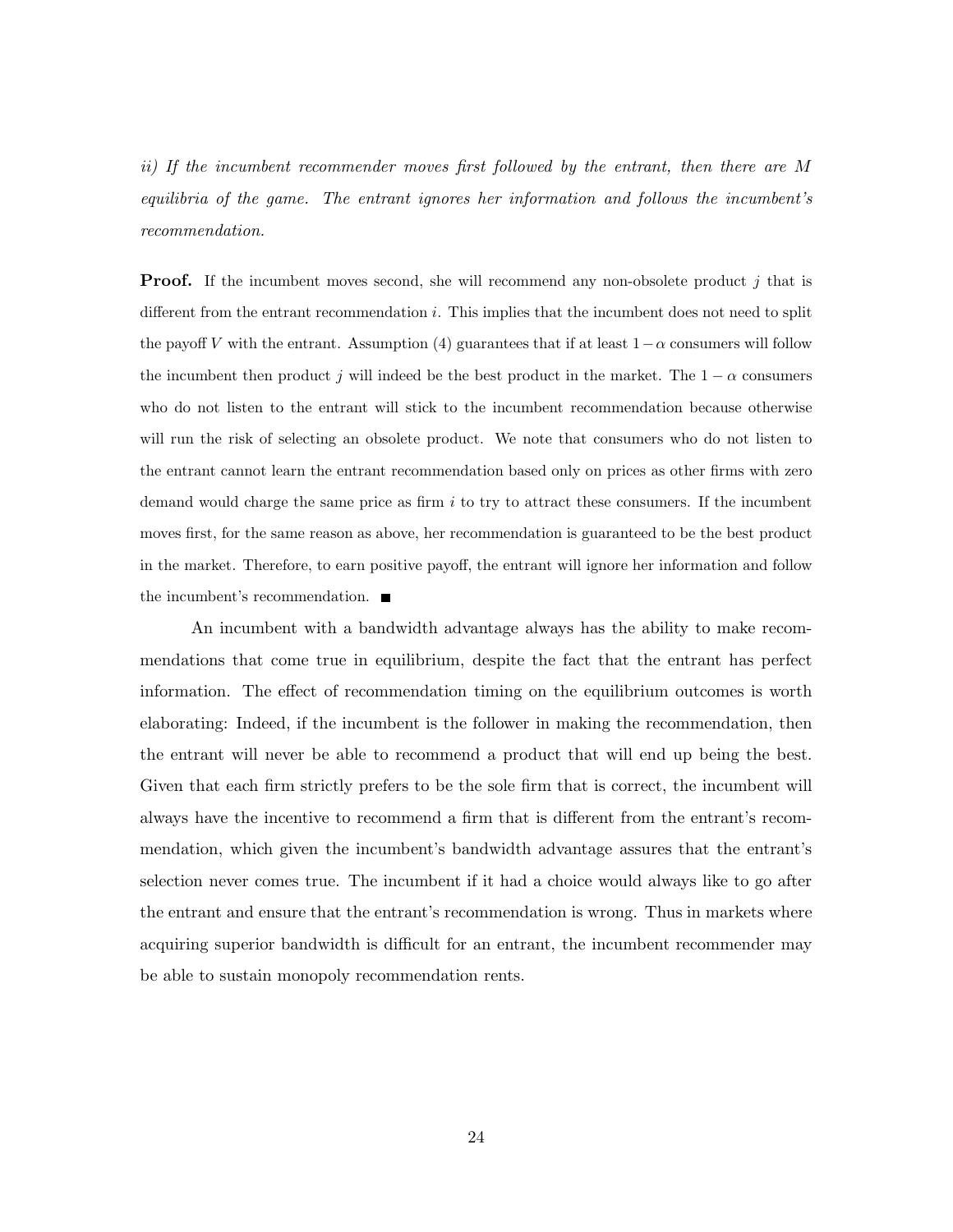### B Competition and Information Acquisition

What if there are markets in which two large recommenders coexist and compete. Suppose that each of the recommenders are symmetric and can reach half of the consumers. The game unfolds as follows. At each point in continuous time, recommenders maintain a recommendation, which is observable to the other recommender. At any point in time, each recommender can pay an acquisition cost c to learn all the  $\{\tilde{b}_i\}_{i\in N}$ . It costs  $\kappa > 0$  for a recommender to switch recommendations. At some Poisson arrival time  $\tilde{t}$  with intensity  $\lambda$ , firms set prices, consumers observe their recommendation and make a purchasing choice.

Proposition 11 *In equilibrium, recommenders do not acquire information and coordinate on any of the equilibria of Proposition 1.*

**Proof.** A recommender is not willing to acquire information if the other recommender is mimicking her recommendation. Since they will have to share the payoff, there is no benefit to acquiring information just as in Proposition 2. If one recommender starts recommending firm  $i$  the other has no incentives to deviate to recommending another firm without additional information because the other recommender will issue a similar recommendation. The small cost  $\kappa$  prevents recommenders from bouncing strategies around in high frequency.  $\blacksquare$ 

Therefore, competition between recommenders does not solve the information acquisition inefficiency in markets with feedback effects.

### C Competition and Status Quo Bias

Suppose each of the two recommenders can reach half of the consumers. The two recommenders simultaneously issue recommendations. For simplicity, we assume that the distribution of  $\tilde{b}_i$  is binary  $\{\underline{b}_i, \overline{b}_i\}$  with probability 1/2 for each outcome.

Proposition 12 *The only equilibrium involves both recommenders issuing a recommendation for firm*  $i \in M$  *that has the highest*  $a_i + \frac{1}{2}E(b_i)$ *. Consumers follow the recommendation and the price charged by firm* i *is the same as in Proposition 1.*

**Proof.** Consumers will follow their associated recommender to avoid purchasing an obsolete product. If a recommender issues a recommendation for any product different than product  $i$ , the other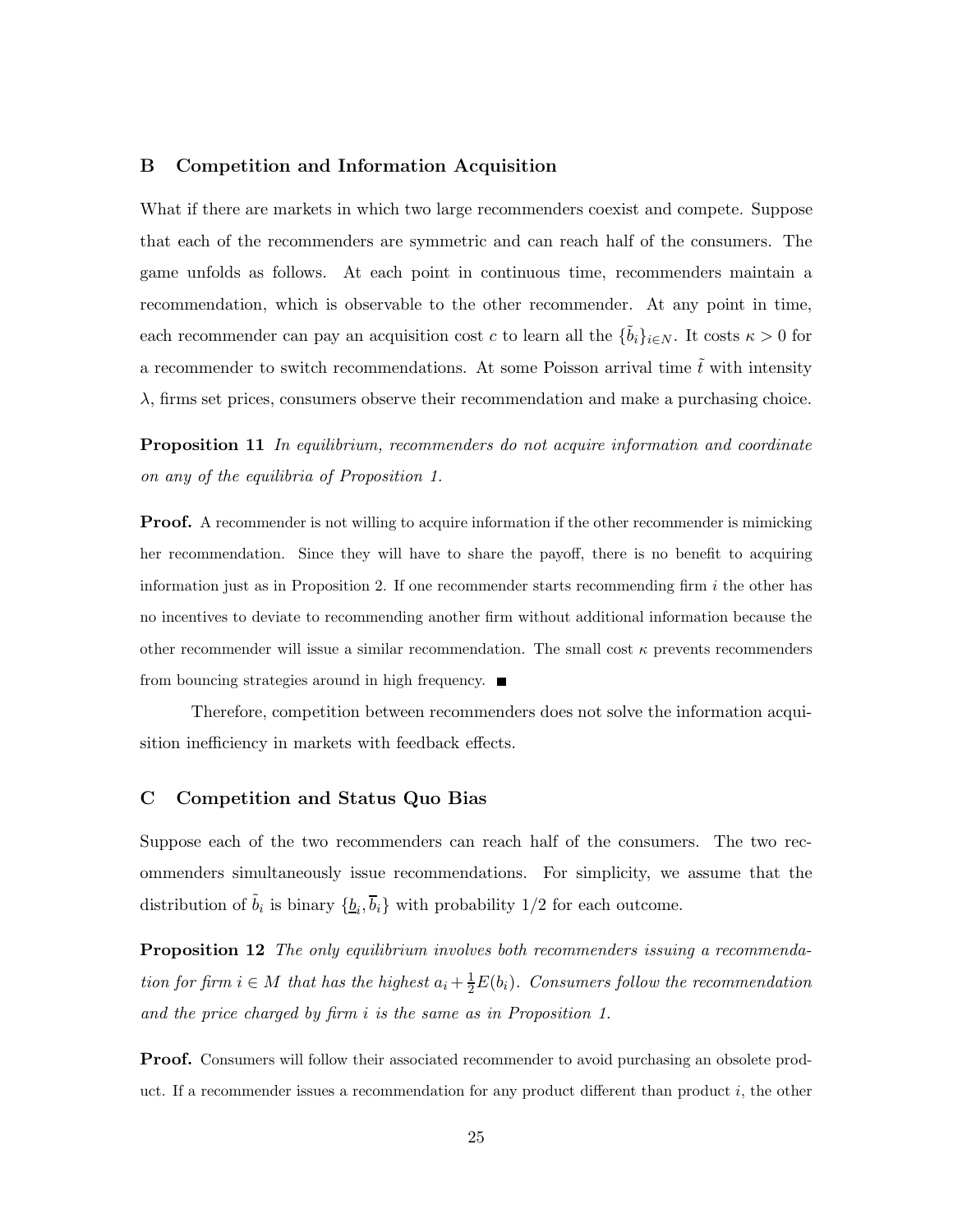recommender has an incentive to recommend product i since her probability of being accurate and getting the whole surplus exceeds one half.  $\blacksquare$ 

Therefore, competition can actually create a form of status quo bias, since the only equilibrium that survives is the one associated with the highest  $a_i + \frac{1}{2}E(b_i)$ , which puts more weight on initial quality than on the quality improvement. In this situation, a monopolist recommender would not have such bias, and could in equilibrium recommend the product with the highest  $a_i + E[b_i]$ .

### X Recommender Payoffs

The analysis up until now has shown how the recommendations with feedback effects affect market outcomes when R's payoffs come from maintaining a reputation for accuracy. Focusing on reputational concerns helps us to highlight some of the important types inefficiencies including inefficient risk taking, status quo bias, and inefficient information acquisition. The reputation for accuracy also resulted in the fragility of the recommendation equilibria, in that R could recommend any of the  $M$  firms which could then potentially produce the best product. In this section, we investigate the implications for the recommendation equilibria when the recommender receives pecuniary payoffs resulting from the recommendation.

In some recommendation markets there is a debate between consumer- versus firmpay forms of organization. Some recommenders charge fees to consumers for their recommendations. Many of them explicitly state that they do not receive money from firms that they recommend. Other recommenders choose to receive monetary payments from firms (either through advertising revenues or product endorsement fees). We investigate the implications of these different organizational forms in the context of our model.

We first examine monetary payments from consumers to the recommender. Suppose that as in section A the recommender can acquire information about  $\{\tilde{b}_i\}_{i\in\mathbb{N}}$  at a cost c. Consumers pay a fee to access the recommendation. The surplus to the consumers in the equilibrium derived in Proposition 1 when the recommender selects firm i is  $\left(\frac{M-1}{N-1}\right)$  $\frac{M-1}{N-1}a_j$  where  $j \equiv \arg \max a_k$ . Information about the potential improvement  $\tilde{b}_i$  has no material impact  $k \in N \setminus \{i\}$ on the surplus of the consumers. Therefore, if the recommender and the consumers were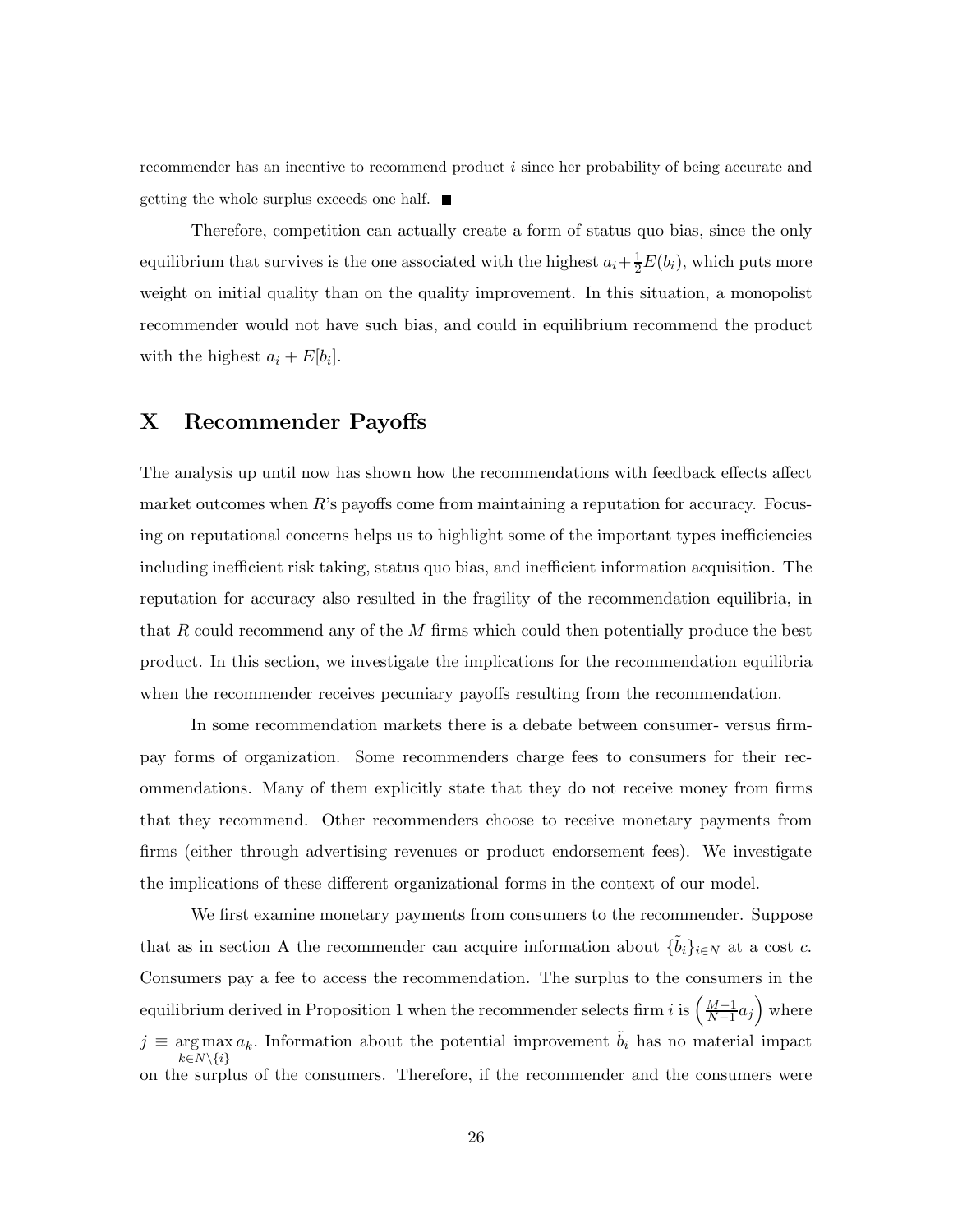to agree on a mechanism with transfers it would involve no information acquisition by the recommender. There would be a form of bias against the status quo, since consumers could only benefit from the recommender selecting a firm different from the one with the highest  $a_i$  as this maximizes their surplus.

Next consider monetary payments from firms to the recommender. One might expect that direct payments from firms to the recommender could induce recommendation bias. Indeed as highlighted in Proposition 1, the recommender is indifferent between the M equilibria. Therefore, any small bribes from a viable firm could presumably win the recommendation creating inefficiencies. In a number of important contexts payments from firms for recommedations are viewed as controversial and inefficient by competition authorities and policy experts. Recently the U.K.'s Competition and Markets Authority launched an investigation into leading social media "influencers" and whether they (and the platforms) were clearly informing followers if they were being paid for endorsements. As another example, post the 2007-09 financial crises policy experts have pointed out the perverse incentives created by the issuer-pay model in which rating agencies are paid by the security issuers whose securities they rate.<sup>7</sup>

Against this backdrop our model suggests that in markets with feedback and coordination effects, payments from firms may have efficiency improving properties. Specifically we argue that an open auction for the recommendation in which all firms participate can restore efficiency. Assume that each firm knows its type  $\{\tilde{\theta}_i, \tilde{b}_i\}$ . The recommender runs a second-price auction, i.e., the firm with the highest bid pays the recommender the second highest bid and gets the recommendation. In equilibrium, firms will be willing to bid their profit  $\theta_i(a_i+b_i-\left(\frac{M-1}{N-1}\right)$  $\frac{M-1}{N-1}$   $a_j$ ) to get the recommendation. The recommender selects the firms with the highest  $\theta_i(a_i + b_i - \left(\frac{M-1}{N-1}\right))$  $\left(\frac{M-1}{N-1}\right) a_j$ , taking into account information about the realization of  $\tilde{b}_i$  but at the same time introducing status quo bias because  $\left(\frac{M-1}{N-1}\right)$  $\frac{M-1}{N-1}$  a<sub>j</sub> is subtracted from the bids. In other words, there is some incentive for the recommender to favor the highest initial quality firm especially if the next highest initial quality is sufficiently lower.

<sup>&</sup>lt;sup>7</sup>See Barney Thompson and Aliya Ram, "U.K. probe of "influencers" extended to social media platforms," Financial Times, 01/23/2019. For a critique of the credit-ratings system by a leading expert see Alan Blinder, "A better way to run rating agencies," The Wall Street Journal, 04/17/2014.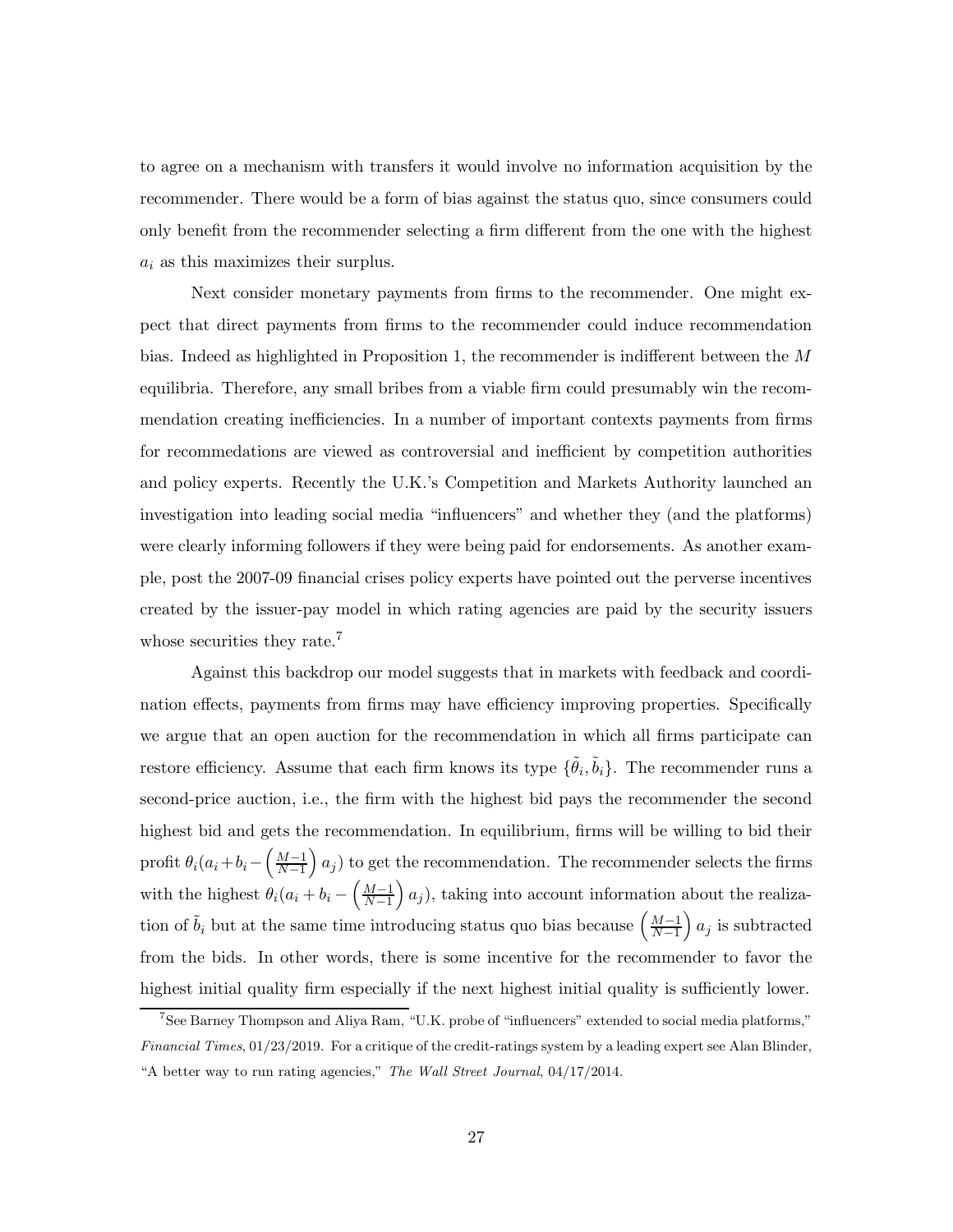If firms do not know their type  $b_i$ , the recommender could pay c to learn all the  $b_i$ s as in subsection A. Suppose that there is a share contract and the recommender gets  $\alpha$  share of the firm profits. For high enough  $\alpha$  the recommender can be induced to collect information and select the firm with the highest  $\theta_i(a_i + b_i - \left(\frac{M-1}{N-1}\right))$  $\left(\frac{M-1}{N-1}\right) a_j$  alleviating the inefficiency but will still be subject to some status quo bias. It is only if the recommender was able to collect money from firms and consumers in the appropriate proportions that the efficient equilibrium with the highest  $\theta_i(a_i + b_i)$  would be selected.

## XI Conclusion

The incentives of firms to produce quality improving innovations are often subject to coordination problems. In markets ranging from the ones for technology startups, fashion products, new wine vintages, and business education, there may be non-trivial uncertainty about whether a product will succeed and be the best in the market. The essence of the feedback mechanism highlighted in this paper is that the firm's ability to successfully produce the best quality crucially depends upon whether a significant enough number of consumers are willing to buy it in the first place because this endogenously allows for the resources needed to produce higher quality. And unless the buyers are convinced, they have no reason to adopt the product. Recommendation agents have a strategic role in resolving these types of coordination problems.

Our analysis demonstrates that in the presence of feedback effects the recommendations can have a self-fulfilling property. Any selected firm can potentially be successful in improving its quality to become the best firm in the industry. This may be the case even if the recommender does not have much information on the quality improvement capabilities of the firms. More importantly we have shown that a recommendation agent can end up creating significant inefficiencies in the ultimate quality of the innovation that is produced, precisely because their payoffs are determined by a reputation for accuracy. The recommender will not acquire information even if the acquisition costs are minimal and even when she has significant uncertainty about the firms. The self-fulfilling nature recommendations under feedback mutes the incentive to acquire valuable information. The recommender is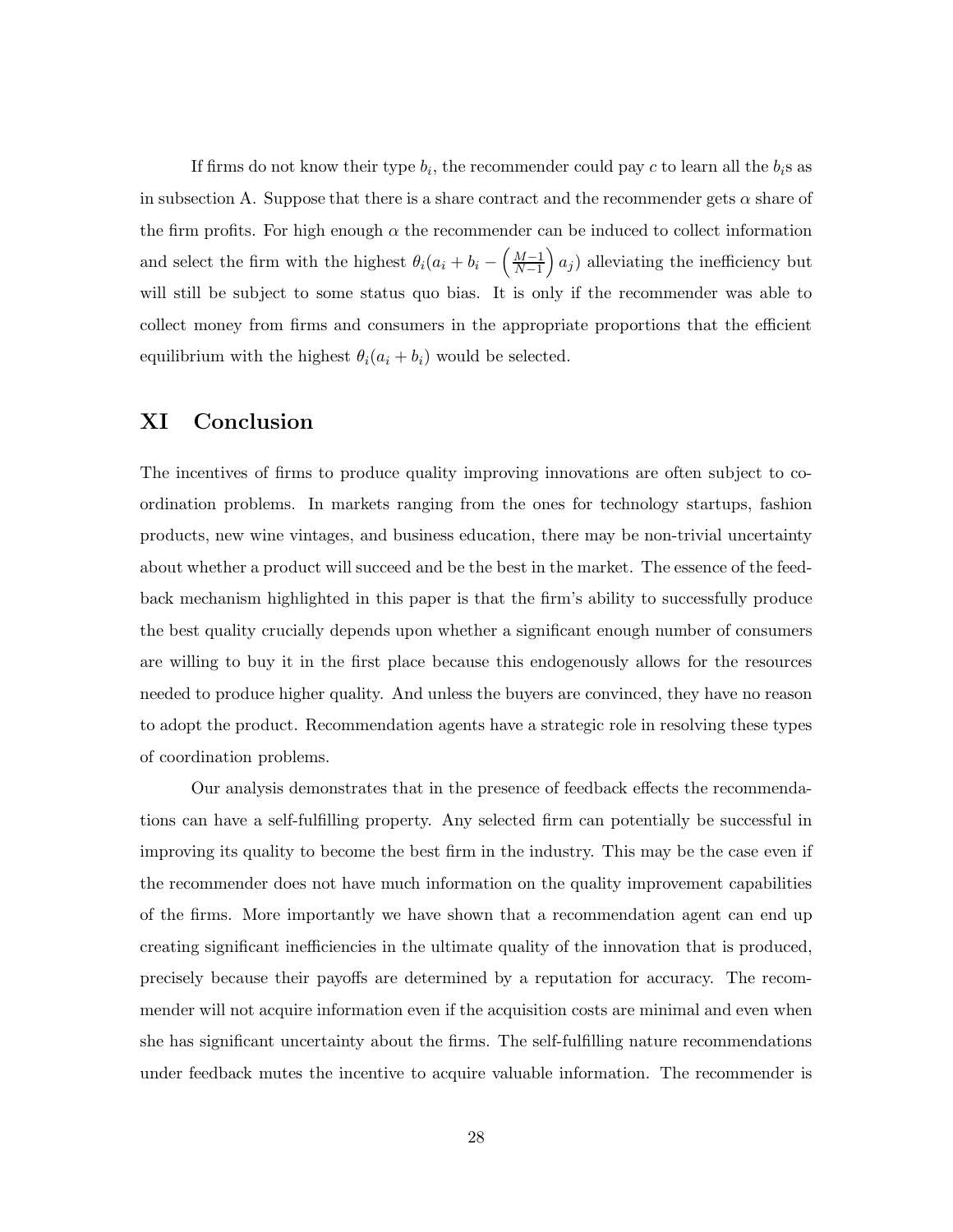also subject to a rational status quo bias in recommendations: even a small amount of uncertainty about the quality improvement ability of the firms leads the recommender to recommend the firm with the highest existing quality, rather than the firm which can produce the highest total quality. Along the same vein, risky products are never selected by the recommender because going with the safe option guarantees accuracy. Risky innovation projects are also not implemented by firms even if they were to be significantly promising because firms anticipate that the recommenders are averse to risk.

Competition between recommenders is unlikely to mitigate these inefficiencies. Recommendation markets with feedback can behave like a natural monopoly in the sense that it is difficult for an entrants to enter and compete with an incumbent who has bandwidth advantage. Even in markets with competition between symmetric recommenders, the inefficiencies remain or may even be exacerbated. Monetary transfers from consumers and firms can potentially mitigate inefficiency. In contrast to the prevailing view that direct payments (bribes) from firms to the recommender may induce bias, we find that a firm-pay model may restore some efficiency (and is superior to a consumer-pay model), at least when firms are the ones keeping the surplus generated from quality improvement, as a well-designed mechanism may transfer some of this surplus to the recommender.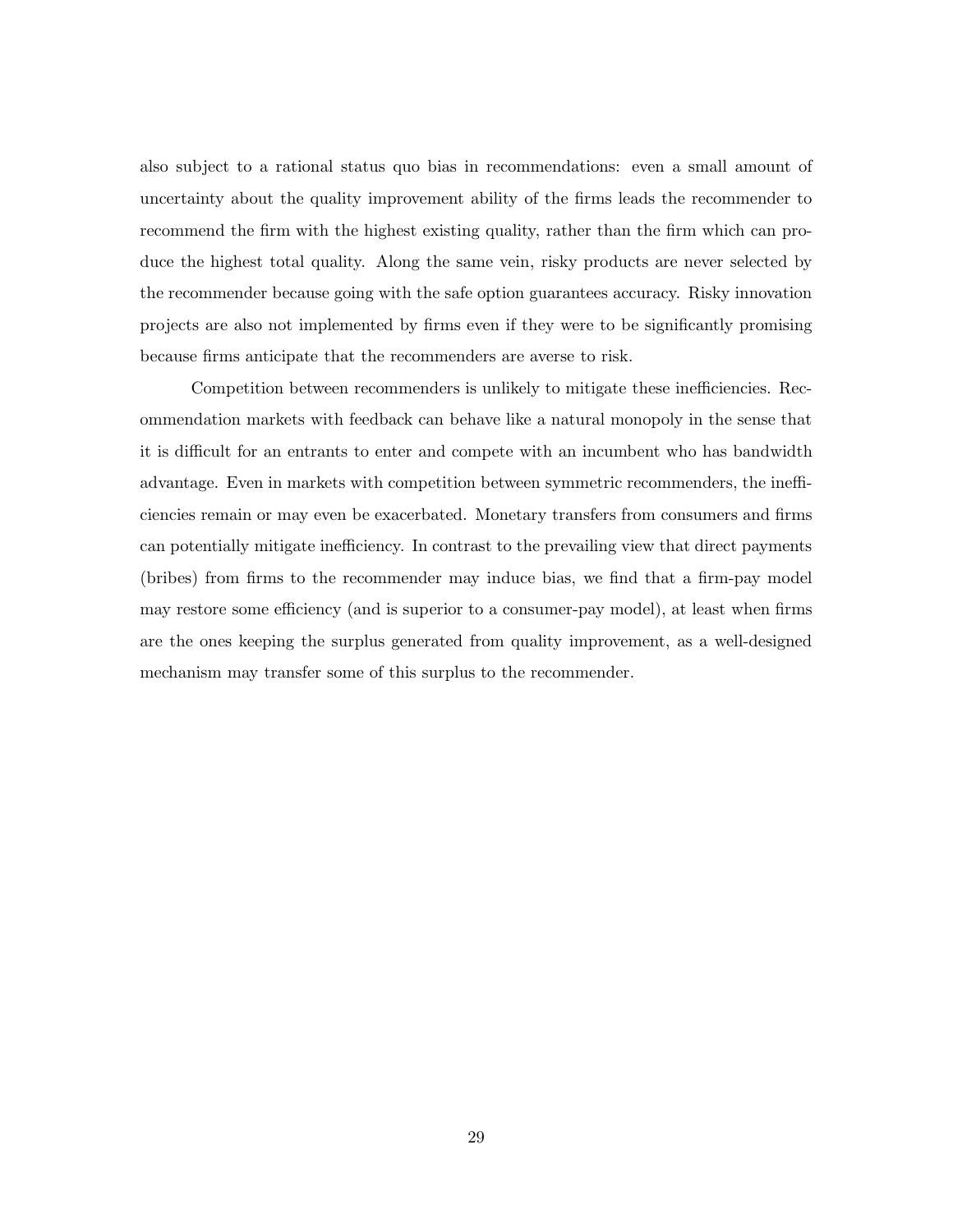## References

- Banerjee A., "A Simple Model of Herd Behavior," *Quarterly Journal of Economics* 107(3) (1992) pp. 797-817.
- Bikchandani S., D. Hirshleifer, and I. Welch "A Theory of Fads, Fashion, Custom and Cultural Change as Informational Cascades," " *Journal of Political Economy* 100(5) (1992) pp. 992-1026.
- Boot, A., T. Milbourn, A. Schmeits "Credit ratings as coordination mechanisms," *Review of Financial Studies* 19 (2006), 81118.
- Bulow, J., J. Geanakoplos, and P. Klemperer "Multimarket Oligopoly: Strategic Substitutes and Complements," " *Journal of Political Economy* 93(3) (1985) pp. 488-511.
- Cooper, R. and A. John. "Coordinating Failures in Keynesian Models," *Quarterly Journal of Economics* 103(3) (1988) pp. 441-463.
- Crawford, V. and J. Sobel. "Strategic Information Transmission," *Econometrica* 50(6) (1982) pp. 1431-1451.
- Diamond P.A., "A Model of Price Adjustment," *Journal of Economic Theory* 3(2) (1971) pp. 156-168.
- Durbin E., and G. Iyer. "Corruptible Advice," *American Economic Journal: Microeconomics* 1(2) (2009) pp. 220-242.
- Espeland W.N., and M. Sauder. "Rankings and Reactivity: How Public Measures Recreate Social Worlds," *American Journal of Sociology* 113(1) (2007) pp. 1-40.
- Goldstein, I., and C. Huang. "Credit Rating Inflation and Firms' Investments," *Working Paper* (2019).
- Kamenica, E. and M. Gentzkow. "Bayesian Persuasion," *American Economic Review* 101(6) (2011) pp. 2590-2615.